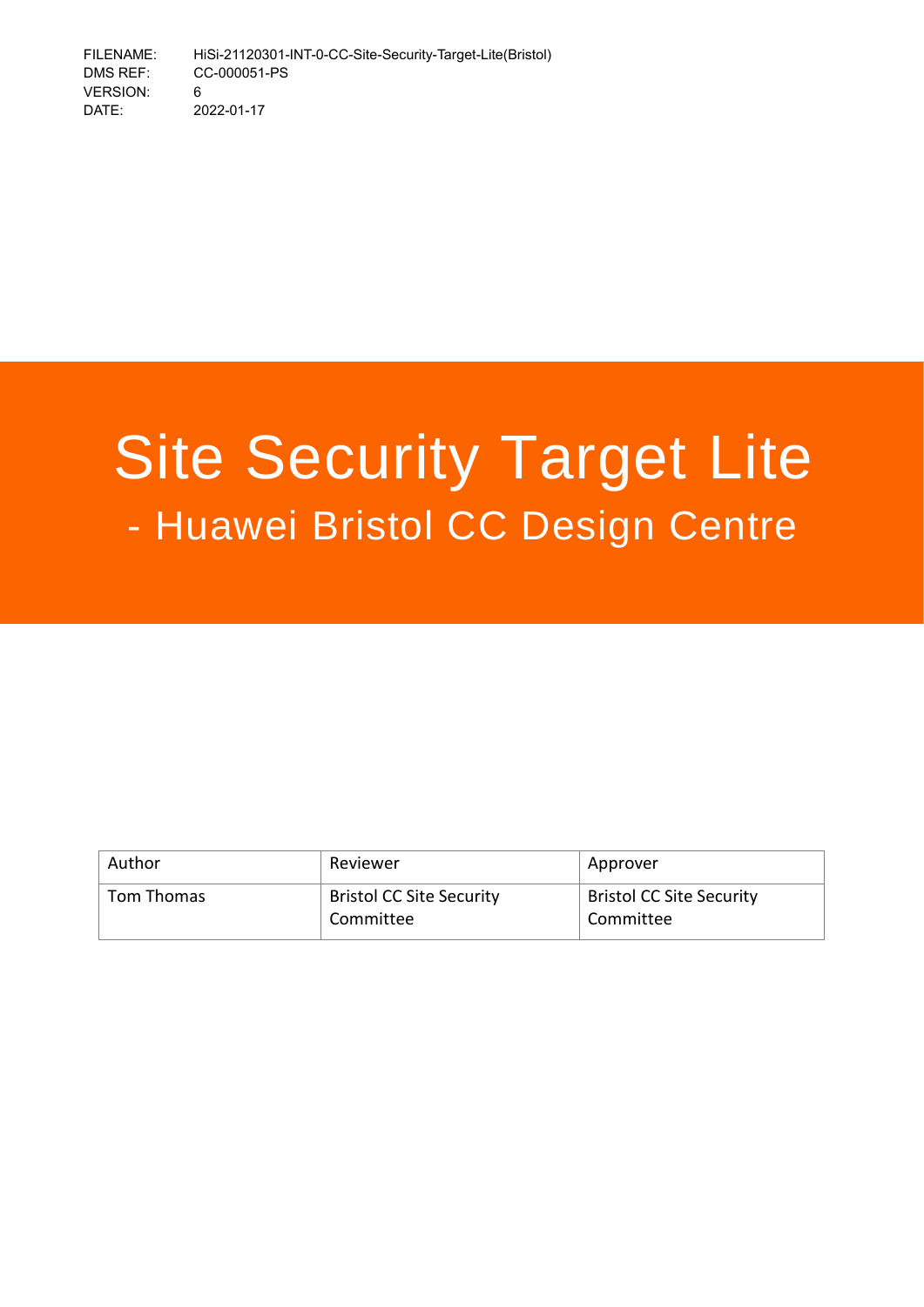# **Version Control**

| <b>Version</b> | <b>Date</b> | <b>Description</b>                        |
|----------------|-------------|-------------------------------------------|
| 1.0            | 03/12/2021  | Based on SST v1.0                         |
| 1.1            | 07/01/2022  | Removed site floorplan details            |
|                | 17/01/2022  | Switched to Cognidox DMS versioning style |
|                |             | Removed watermark                         |
| 6              | 17/01/2022  | Corrected version number in Section 1.1   |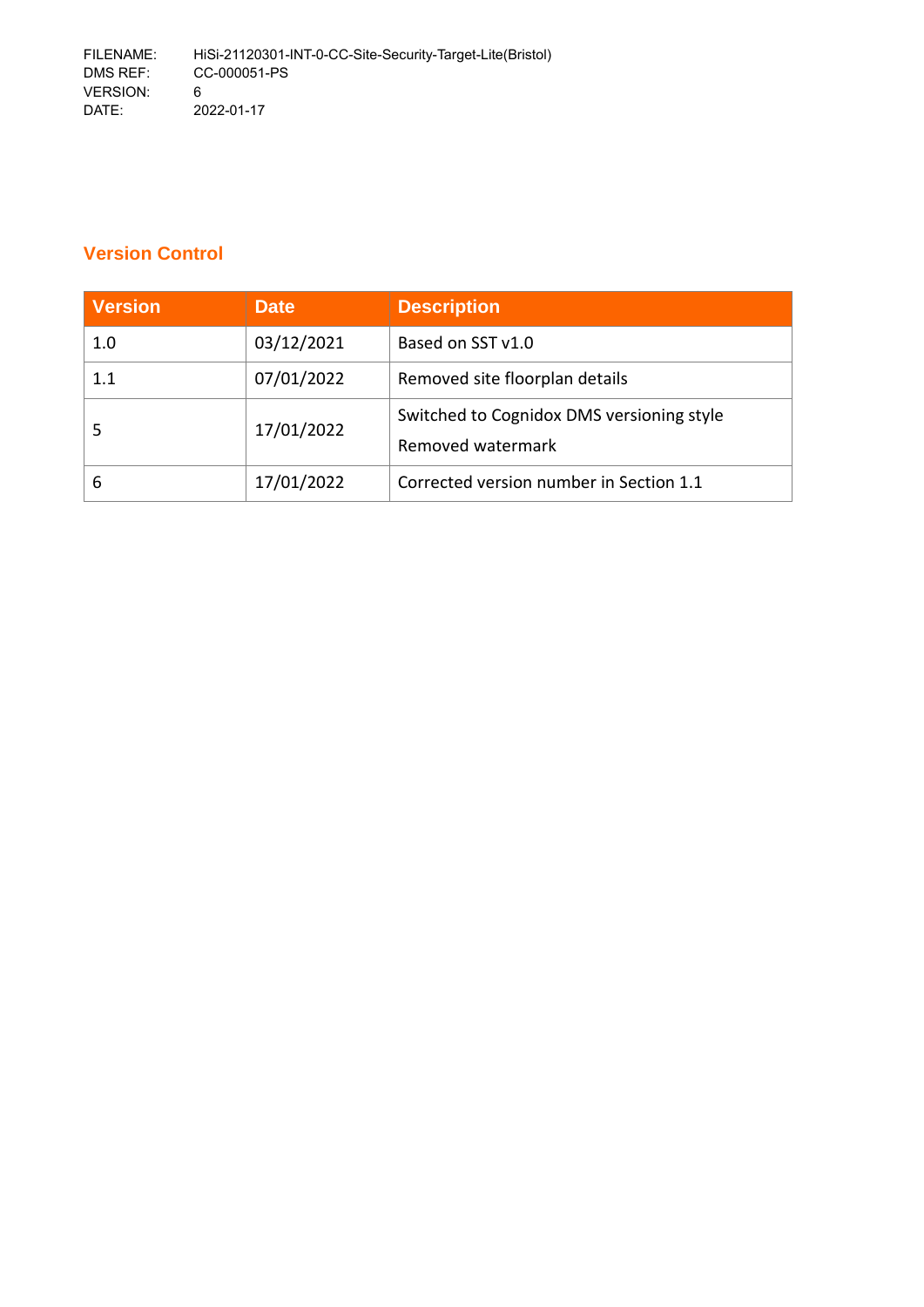# **Contents**

| $\mathbf{1}$   |       |       |  |
|----------------|-------|-------|--|
|                | 1.1   |       |  |
| $\overline{2}$ |       |       |  |
|                | 2.1   |       |  |
|                | 2.2   |       |  |
|                | 2.3   |       |  |
| $\overline{3}$ |       |       |  |
| $\overline{4}$ |       |       |  |
|                | 4.1   |       |  |
|                | 4.2   |       |  |
|                | 4.3   |       |  |
|                | 4.4   |       |  |
| $5 -$          |       |       |  |
|                | 5.1   |       |  |
|                | 5.2   |       |  |
|                |       | 5.2.1 |  |
|                |       | 5.2.2 |  |
|                |       | 5.2.3 |  |
|                | 5.3   |       |  |
|                |       | 5.3.1 |  |
| 6              |       |       |  |
| $\overline{7}$ |       |       |  |
|                | 7.1   |       |  |
|                |       |       |  |
|                |       | 7.1.2 |  |
|                | 7.1.3 |       |  |
|                |       | 7.1.4 |  |
|                | 7.2   |       |  |
|                | 7.2.1 |       |  |
|                | 7.2.2 |       |  |
|                | 7.2.3 |       |  |
|                |       | 7.2.4 |  |
| 8              |       |       |  |
|                | 8.1   |       |  |
|                | 8.2   |       |  |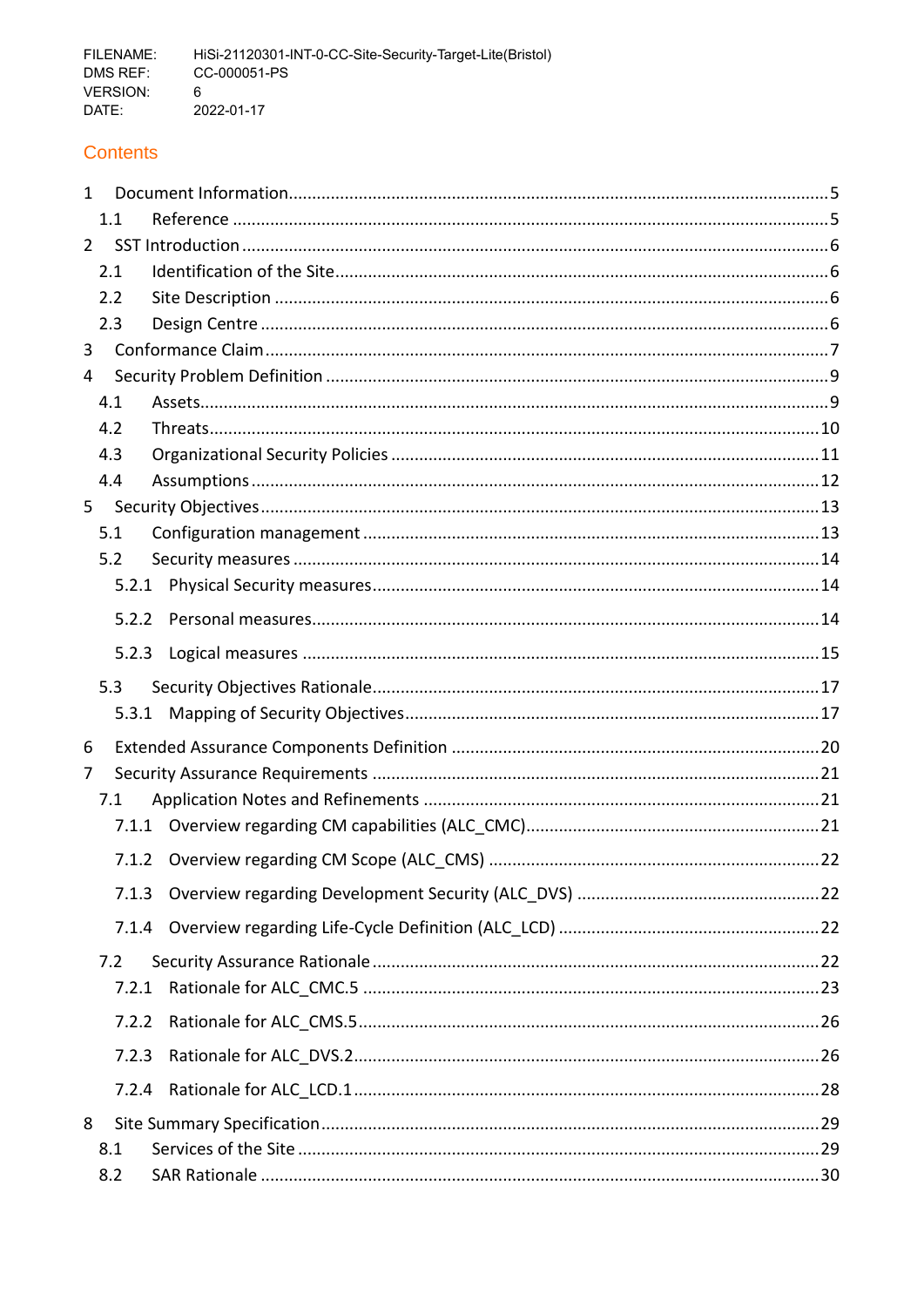| <b>FILENAME:</b><br>DMS REF:<br><b>VERSION:</b> | HiSi-21120301-INT-0-CC-Site-Security-Target-Lite(Bristol)<br>CC-000051-PS<br>$6\overline{6}$ |  |
|-------------------------------------------------|----------------------------------------------------------------------------------------------|--|
| DATF:                                           | $2022 - 01 - 17$                                                                             |  |
|                                                 |                                                                                              |  |
|                                                 |                                                                                              |  |
|                                                 |                                                                                              |  |
|                                                 |                                                                                              |  |
| 8.3                                             |                                                                                              |  |
| 8.4                                             |                                                                                              |  |
| 9                                               |                                                                                              |  |
|                                                 |                                                                                              |  |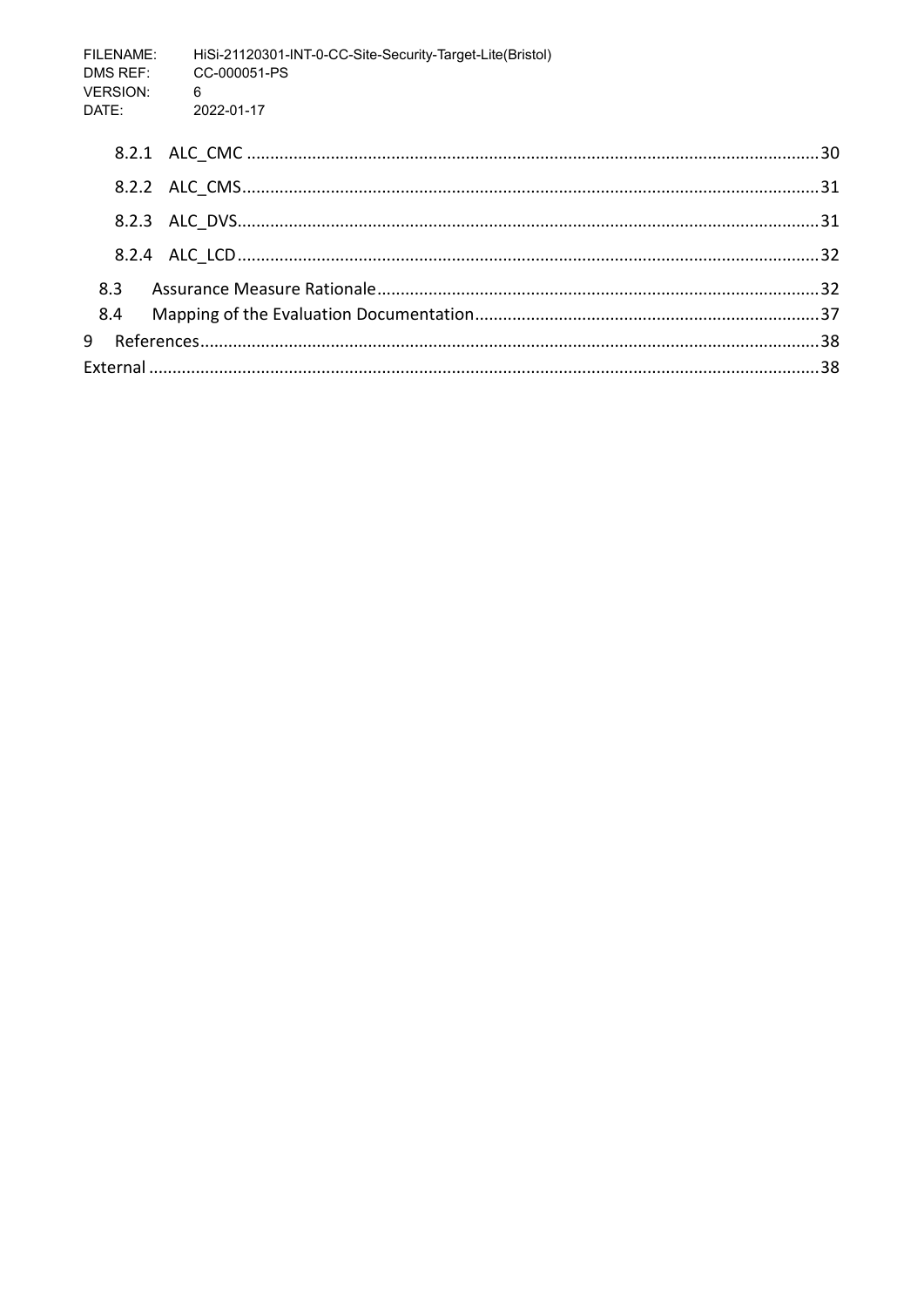# <span id="page-4-0"></span>**1 Document Information**

# <span id="page-4-1"></span>**1.1 Reference**

Title: Site Security Target Lite - Huawei Bristol CC Design Centre Version: 6 Date: 17/01/2022 Company: Huawei Technology Co., Ltd Name of the site: Huawei Bristol CC Design Centre Product Type: TOE Architecture and Firmware Development Site Evaluation Assurance Components: ALC\_CMC.5, ALC\_CMS.5, ALC\_DVS.2 and ALC\_LCD.1.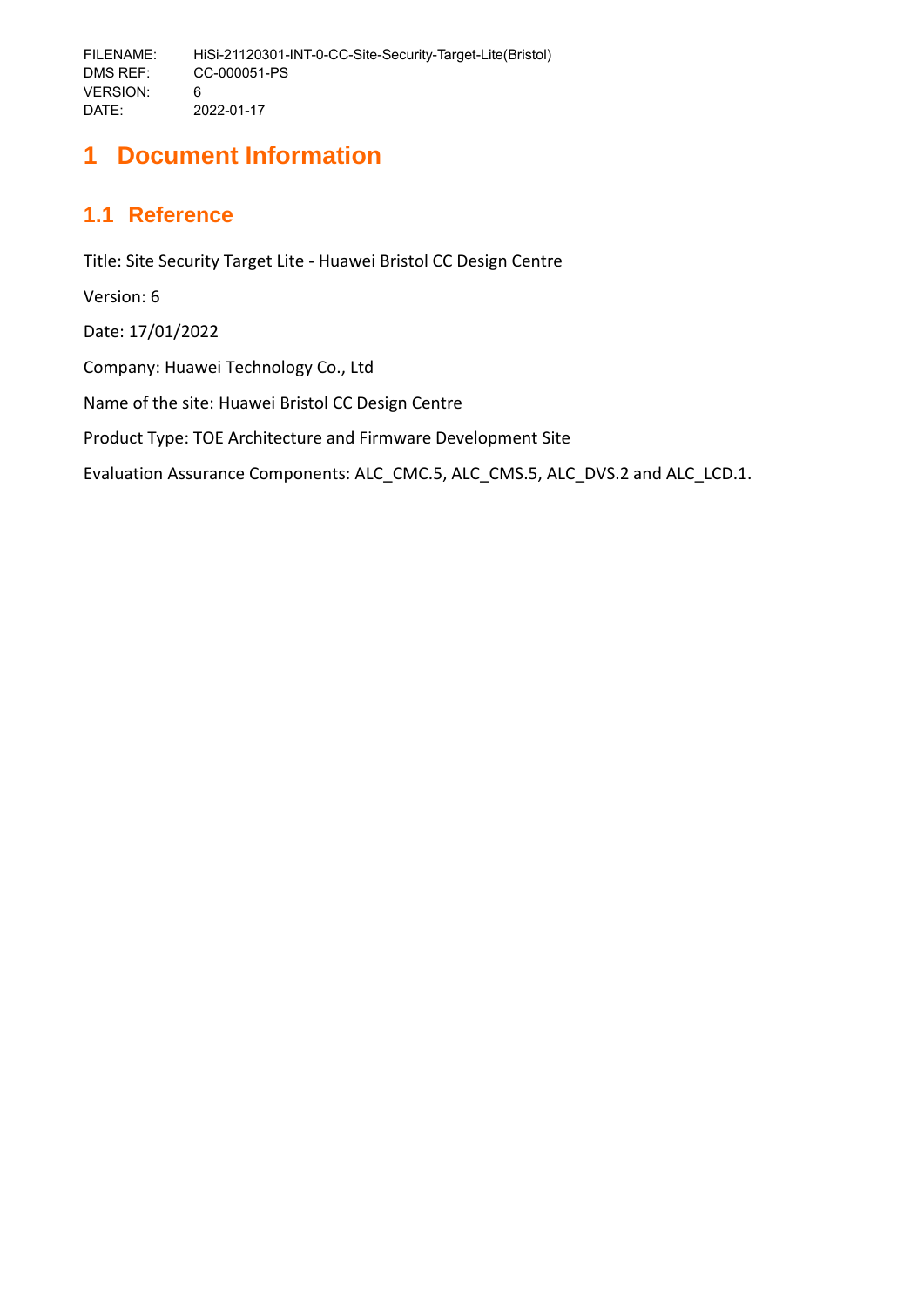# <span id="page-5-0"></span>**2 SST Introduction**

This chapter is divided into the sections [2.1](#page-5-1) [Identification of the Site](#page-5-1) and [2.2](#page-5-2) [Site Description.](#page-5-2)

This Site Security Target Lite refers to the following site:

Huawei Bristol CC Design Centre (part of Huawei Technologies R&D UK Ltd - Bristol site)

This site is used for developing architectural specifications and embedded firmware for Huawei silicon products.

# <span id="page-5-1"></span>**2.1 Identification of the Site**

The physical site is 'Huawei Technologies R&D (UK) Ltd' and is located at:

290 Park Avenue, Aztec West, Almondsbury, Bristol, UK BS32 4TR

# <span id="page-5-2"></span>**2.2 Site Description**

The Huawei R&D UK Ltd (Bristol) site is located on a business park in the north of Bristol. The office occupies part of the first floor of a two storey office building. Only part of the office facility is in scope for this SST – that termed 'Bristol CC Design Centre'. The rest of the office is used for administration and general integrated circuit hardware and software design activities. The main office front door is accessed with Huawei ID cards, issued to Bristol-based employees only.

There are two entrances to the building, one is the main entrance, and the other is the entrance from the courtyard/fire escape area. Each entrance is monitored by surveillance cameras 24 hours a day.

Further site schematics are only available within the full version of the Site Security Target.

# <span id="page-5-3"></span>**2.3 Design Centre**

The Bristol CC Design Centre part of Huawei Bristol is a secure development facility that is responsible for a) architecture of silicon hardware and software, b) architecture and design of embedded firmware intended for incorporation into security sensitive products such as ePassports, consumer IoT and automotive products, and c) limited testing of embedded firmware on chip samples. Products such as these are subject to strict industry certification regimes.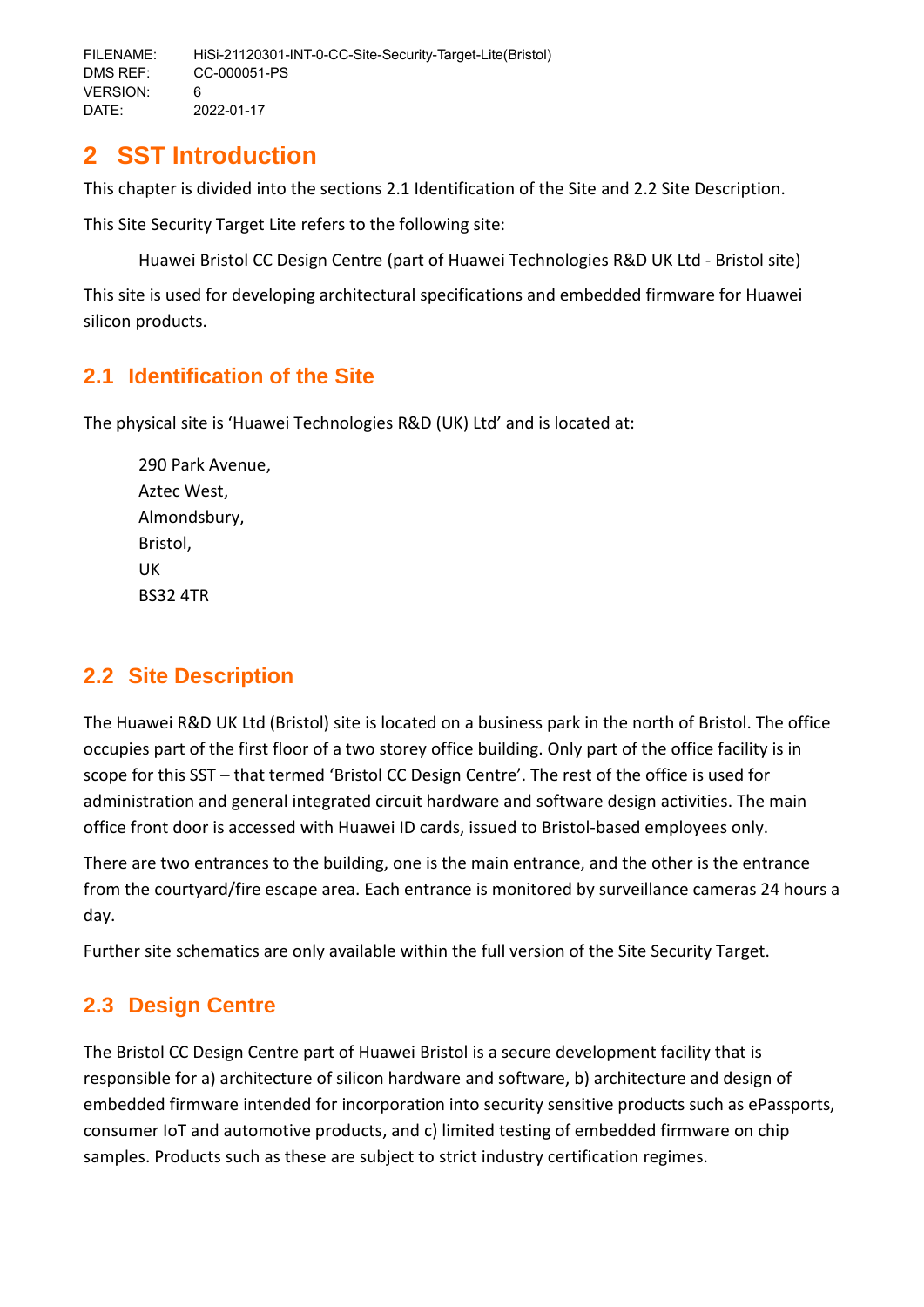The following services and processes provided by Huawei Bristol are in the scope of the evaluation process:

- Hardware architecture of security-related silicon IP and subsystems
- Firmware architecture, design and development for security-related silicon IP and subsystems
- Software architecture for security-related silicon IP and subsystems
- Receiving of manufactured prototype and production silicon and associated development boards and tools; management and storage of these assets
- Testing of manufactured silicon and associated firmware
- Curation, management and oversight of security policy and procedures on other Huawei sites which contribute or are involved in the life cycles of Bristol-derived security assets

Downstream development activities such as silicon design, silicon verification, manufacture, silicon validation and qualification will be carried out at other Huawei sites.



# <span id="page-6-0"></span>**3 Conformance Claim**

The evaluation is based on Common Criteria Version 3.1, Revision 5.

- Common Criteria for Information Technology Security Evaluation, Part1: Introduction and general model; Version 3.1, Revision 5, April 2017, (1)
- Common Criteria for Information Technology Security Evaluation, Part3: Security assurance components; Version 3.1, Revision 5, April 2017, (2)

For the evaluation, the methodology will be used:

 Common Methodology for Information Technology Security Evaluation: Evaluation methodology. Version 3.1, Revision 5, April 2017, (3)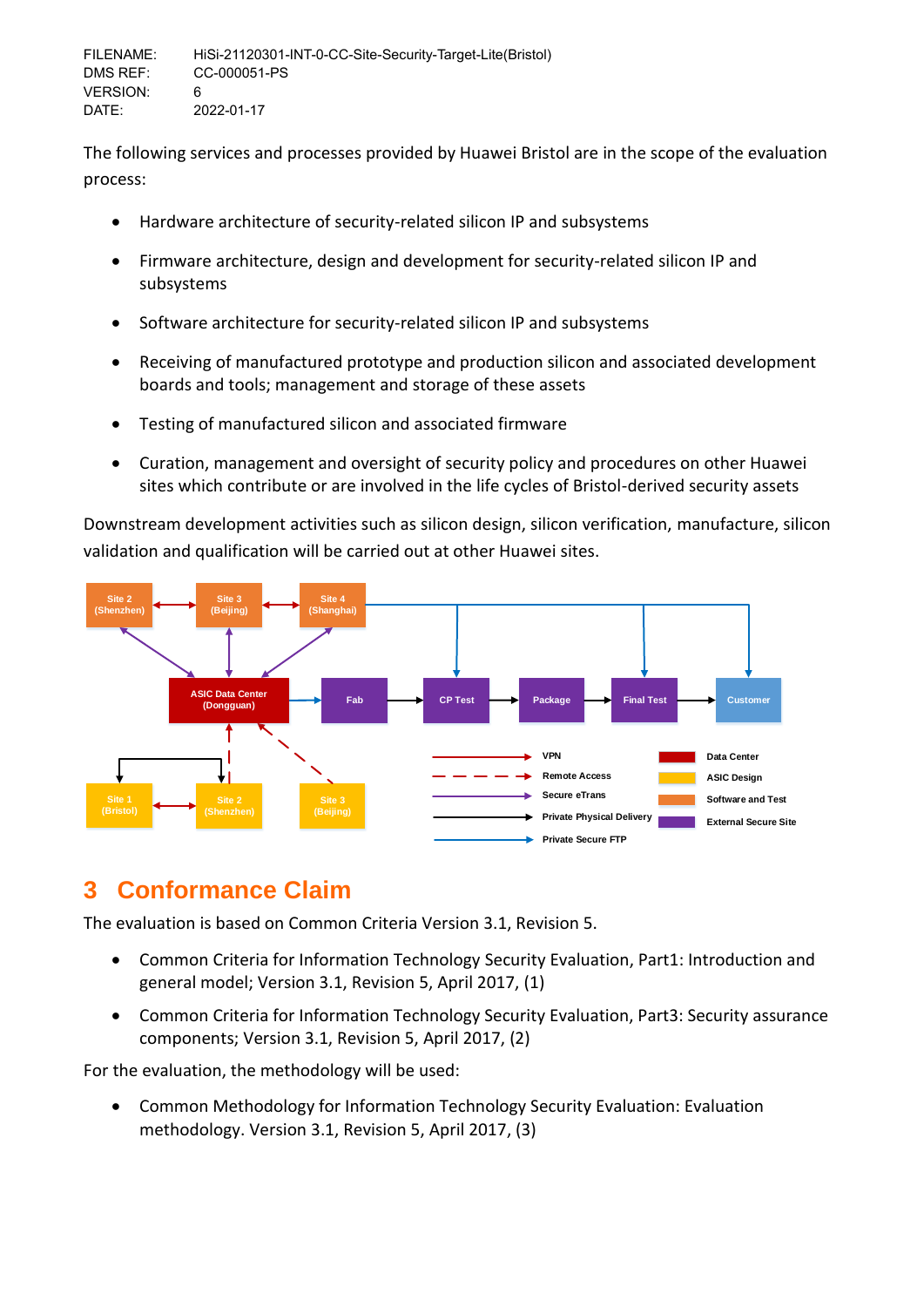This Site Security Target Lite (SST Lite) is CC Part 3 conformant with EAL6 and therefore covers the following CC assurance components:

# *ALC\_CMC.5, ALC\_CMS.5, ALC\_DVS.2, ALC\_LCD.1*

The assurance components are chosen in order to reuse the results in evaluations up to EAL6. It also has been assumed that the security measures are resistant to attacks performed by attackers with a High attack potential. In this sense ALC TAT is omitted, because the development tools and its versions are TOE specific and therefore it is more efficient to cover the whole ALC\_TAT together at the product evaluation time.

For the assessment of the security measures attackers with high attack potential are assumed. This allows an evaluation of products using this site according to the assurance component AVA\_VAN.5. In this site security target are not including any extended component.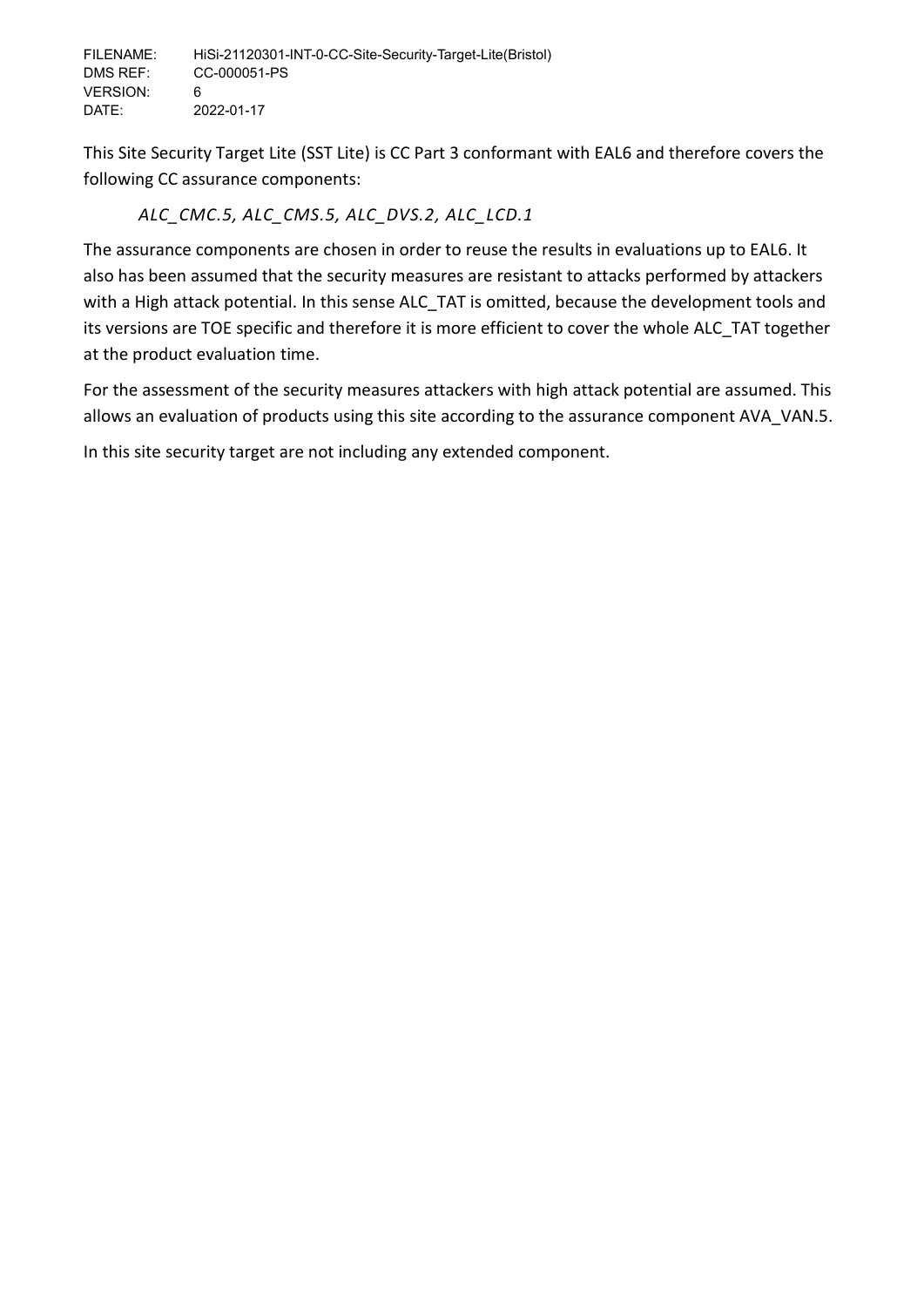# <span id="page-8-0"></span>**4 Security Problem Definition**

The Security Problem Definition comprises security problems derived from threats against the assets handled by the site and security problems derived from the configuration management. The configuration management covers the integrity of the products and the security management of the site.

This Site Security Target Lite is based on the product life cycle defined by the type of product being developed. The assets (Section [4.1\)](#page-8-1), threats (Section [4.2\)](#page-9-0) and Organizational Security Policies (OSP) (Section [4.3\)](#page-10-0) defined in this document are derived from the life cycle definition.

The Security Problem Definition comprises two major security problems. The first set of security problems comprises various attacks regarding theft (e.g. samples) or disclosure (e.g. design data) or manipulation of assets. These security problems are described in terms of Threats. The second set of security problems comprises the requirements for the configuration management (e.g. controlled modification) and the control of security measures. These security problems are described in terms of Organizational Security Policies (OSP).

# <span id="page-8-1"></span>**4.1 Assets**

The following section describes the assets handled at the site.

| ID        | Asset                                                                                                                                                                                                                            | Asset value                  |
|-----------|----------------------------------------------------------------------------------------------------------------------------------------------------------------------------------------------------------------------------------|------------------------------|
| A.INFO    | All the documentation and information of the<br>products and certification/pre-evaluation<br>(specifications, designs, guidance, test tools/data,<br>source code) or information related to the<br>processes in whatever format. | Confidentiality<br>Integrity |
| A.PROT    | Products prototypes or parts/modules of the<br>TOEs.                                                                                                                                                                             | Confidentiality<br>Integrity |
| A.EQUI    | Equipment used in the network topology.                                                                                                                                                                                          | Integrity                    |
| A.INFOSEC | All the documentation or information regarding<br>the systems and security mechanisms<br>configuration (machines and perimeter<br>protection devices, audit data, configuration,<br>cryptographic keys, passwords, etc.).        | Confidentiality<br>Integrity |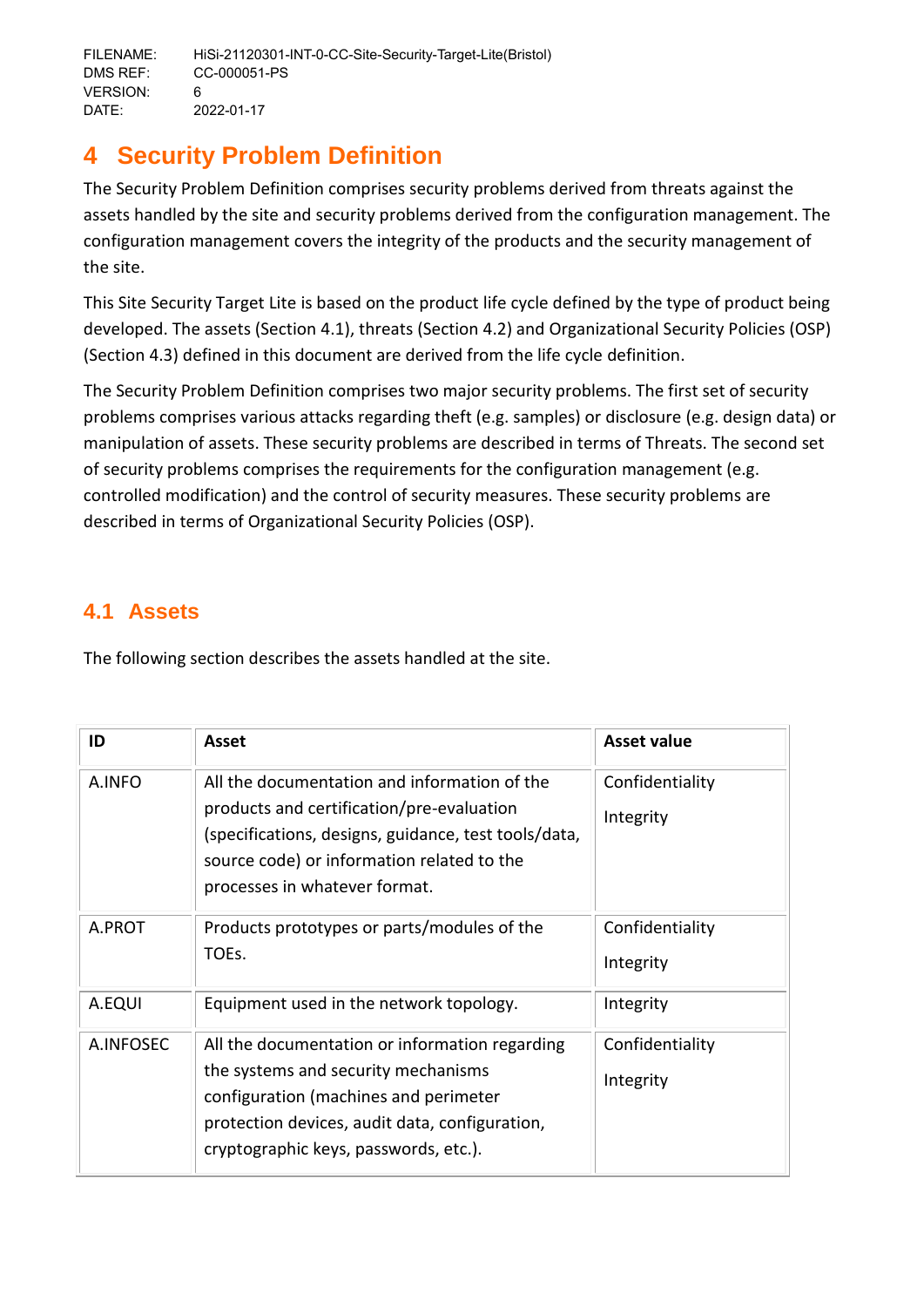| A.DEVSEC | Protection devices or mechanisms. | Integrity    |
|----------|-----------------------------------|--------------|
|          |                                   | Availability |

# <span id="page-9-0"></span>**4.2 Threats**

All threats endanger the integrity and confidentiality of the intended TOE and the representation of parts of the intended TOE. Such a product intended to be designed at Huawei Bristol is sensitive to be vulnerable in this phase of the development.

The following threats are described in a general way. However, they are applicable to the site that provides services handling the items listed in Section [4.1](#page-8-1) above. The explanation below the threats shall support the mapping to the Security Objectives of the site.

# **T.Physical-Theft**

An attacker, with sufficient time to investigate the site from outside the site boundary using simple equipment to carry out a robbery or manipulate TOE components or other mentioned assets. This includes the possibility that the attack occurs during the daily working time and the agent impersonates an employee of the services company (e.g. cleaning). The attacker may use specific working clothes of the site to camouflage and attempt to access sensitive areas.

All the assets may be affected by the attack as any information obtained may be used to investigate the TOE functionality, both directly (TOE, design information, etc.), and indirectly, getting security systems information and attempt to violate and subsequently gain access to the TOE information.

These agents have limited resources but they have enough time to prepare the attack.

# **T.Logical-Theft**

The agent has experience in compromising logical devices installed by the company to avoid attacks over the wire. He may be paid for the work. This attack would allow access to the company network. If the development computer were accessible, they can be manipulated dumping information.

The objective is to obtain confidential information of the TOEs or to manipulate the development or testing process. Also, the configuration information of the security devices may be manipulated.

These agents have resources and experience to develop the attack.

T.Logical-theft is 'emergent', i.e. in order to perform the logical theft, one of several vectors can be adopted by the attacker, including T.Physical-Theft, T.Authorised-Access and T.Unauthorised-Staff.

# **T.Accidental-Change**

The agent, considered as an internal worker can commit an error during their daily work in TOEs configuration.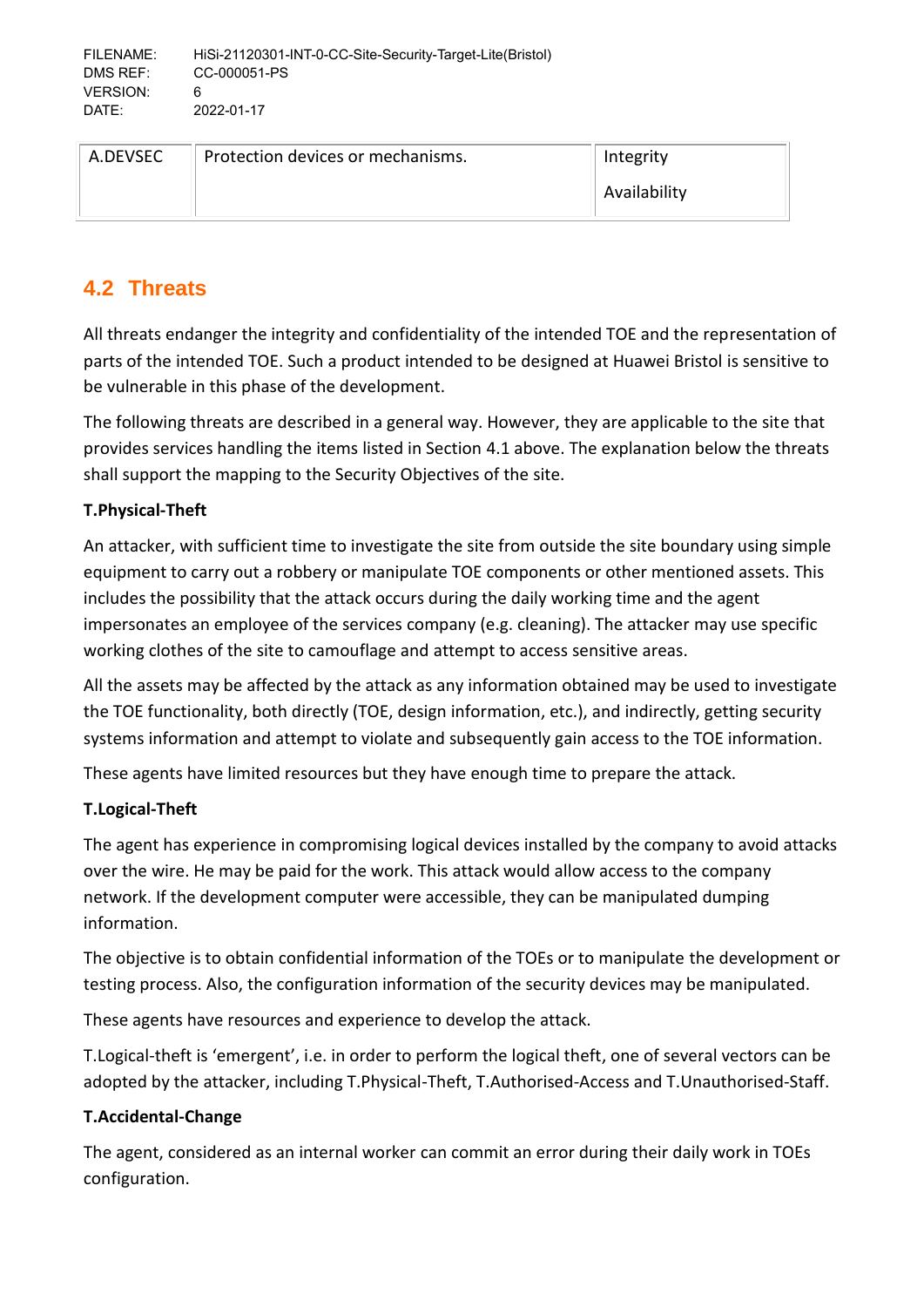# **T.Unauthorized-Staff**

The agent is a company employee without authorisation for accessing the development areas. The attacker circumvents the security, entering a restricted area with the aim of stealing TOEs information. Also, the configuration information of the security devices may be accessed.

The agent does not have resources or technical knowledge for performing more than a simple robbery, but the information may be useful if he conspires with someone outside.

His motivation may be high as he may be paid for performing the work or he may be subjected to coercion.

# **T.Authorized-Access**

The agent is a malicious developer whose goal may be the theft of TOE information, the TOEs modification during the development process, or sabotage during the TOE development. The employee might be paid for the work or might be in conspiracy with someone outside.

The employee has enough technical knowledge to modifying the TOEs, but does not have experience in physical or logical security disciplines.

His motivation may be high as they may be paid for performing the work or they may be subjected to coercion.

# <span id="page-10-0"></span>**4.3 Organizational Security Policies**

The following policies are introduced by the requirements of the assurance components of ALC for the assurance level EAL6. The chosen policies shall support the understanding of the development flow and the security measures of the site. In addition, they shall allow an appropriate mapping to the Security Assurance Requirements (SAR).

The evaluation of the documentation of the site is under configuration management control.

# **P.Config-Man**

The organization has implemented a configuration management system documented in the associated CM plan.

The CM system guarantees the assignment of unique identifiers to the TOE's configuration items and implements version and change control. This includes the unique identification of sensitive configuration data or items that are created, generated, developed or used at a site as well as the received and transferred and provided sensitive configuration data or items.

The objective of this policy is to contribute to the integrity of the final product.

# **P.Transfer**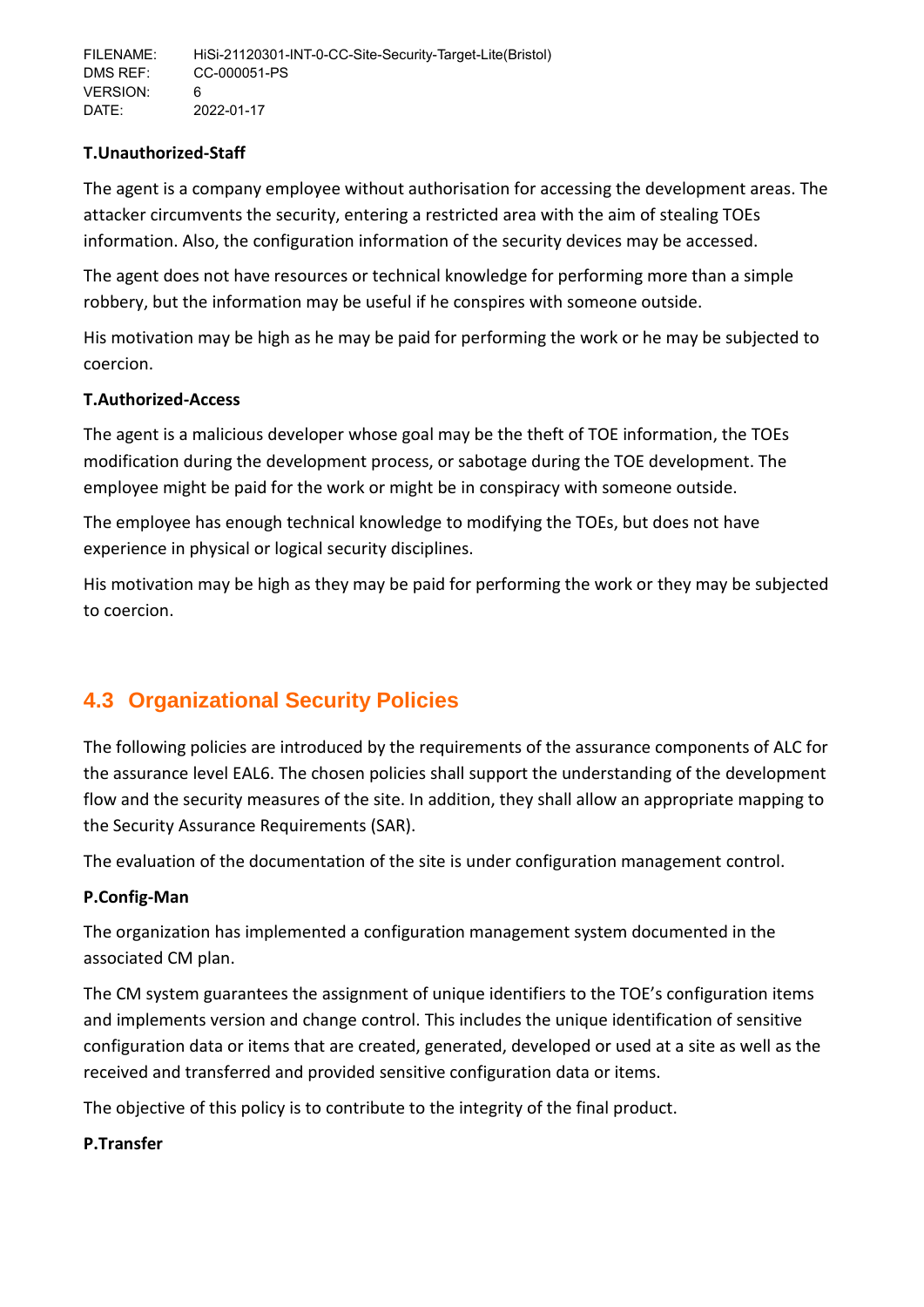Transfer of protected material out of the development environment and between different development sites is performed in accordance with defined acceptance procedures.

# **P.Backup**

Backups will be created, stored and destroyed according to an approved procedure.

# <span id="page-11-0"></span>**4.4 Assumptions**

Each site operating in a development flow must rely on preconditions provided by the previous site. Each site has to rely on the information received by the previous site/client. This is reflected by the assumptions that must be defined for the interface.

The following assumptions are considered to be applicable to all sites:

A.Init-Data: The software and guidance shall be provided by the client of the product.

A.Prod-Specification: The client must provide appropriate software and procedures in order to perform the testing. This includes the delivery of correct data for development, secured by appropriate means against modification and/or disclosure, if necessary.

A.Prod-Release: The client is responsible for the release of the products to be produced.

A.Item-Identification: Each sensitive configuration data or item received by the site can be uniquely identified.

A.Internal-Shipment: The recipient (client) of the product is identified by the address of the client site for physical items and by corresponding information (e.g. email address) for electronic items by the address provided by the client. The sender of the product is identified by the address of the sender site for physical items and by corresponding information (e.g. email address) for electronic items by the address provided by the sender.

The following assumption is applicable to the Bristol CC Design Centre:

A.Backup-Site: For the purposes of having the option of a geo-diverse backup facility, there is an assumption that there is a network connection to another Huawei development site, and this connected will be over a secure VPN, with minimal necessary services over this connection, and all data transferred over this connection pre-encrypted.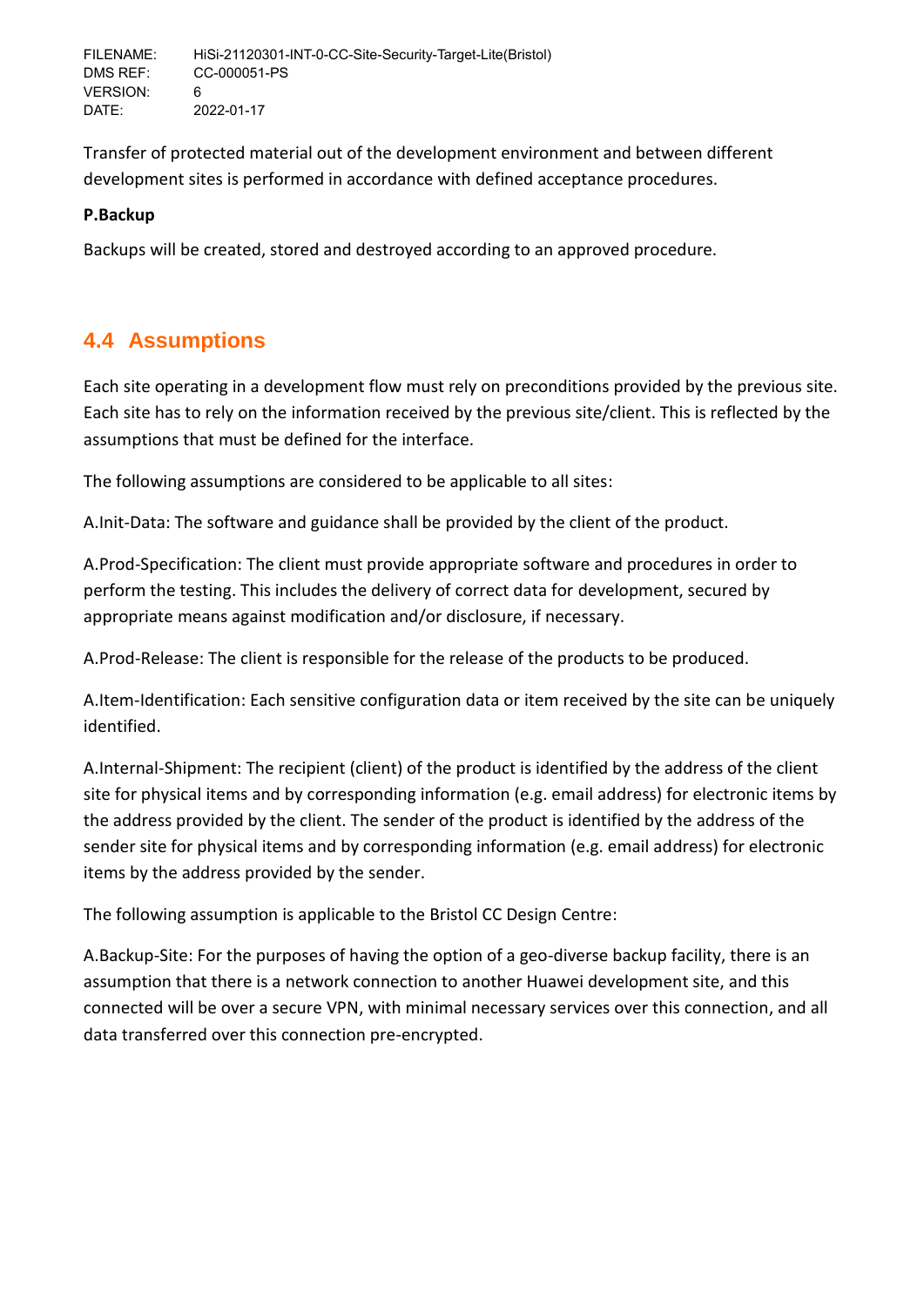# <span id="page-12-0"></span>**5 Security Objectives**

This section defines the security objectives for the SST allowing the resolution of the security problem described in the previous section.

The security objectives are focused on the logical (technical, personnel, procedural) and physical security measures applicable to the Huawei development areas defined in the scope of this SST, the configuration management of the items for the intended TOEs and the development and security maintenance life cycle.

# <span id="page-12-1"></span>**5.1 Configuration management**

# **O.CM.LABEL**

A configuration management system shall be implemented, assigning unique identifiers to the configuration items of intended TOEs under configuration control.

A version control shall be managed so that obsolete versions of the configuration items will be clearly identified.

The CM system shall maintain, under configuration management, the intended TOEs, the parts of the TOEs, testing data, documentations and evidences used in evaluation and pre-evaluation.

# **O.CM.RECEPTION.CONTROL**

A signature is required to be requested as part of incoming deliveries and is required for outgoing deliveries. Upon reception of a physical product an incoming inspection is performed. The inspection comprises the received amount of products and the identification according to the documentation of the supplier, and checking of tamperproof measures. For electronic items that require authenticity, the authenticity is verified upon reception. Evidence of manipulation or improper observation of procedure shall invoke raising of a security incident.

# **O.CM.CHANGE.CONTROL**

The configuration management system shall implement an access control policy controlling the services and information accessible for the employees.

In addition, a change control procedure shall be implemented. This procedure is supported by the access control mechanism guaranteeing that only authorized changes to the configuration items are performed.

# **O.CM.PROCESS**

The site controls its services and processes using a configuration management plan. The configuration management is supported by tools and procedures for the development of the product, for the management of flaws and optimisations of the process flow as well as for the documentation that describes the services and/or processes provided by the site.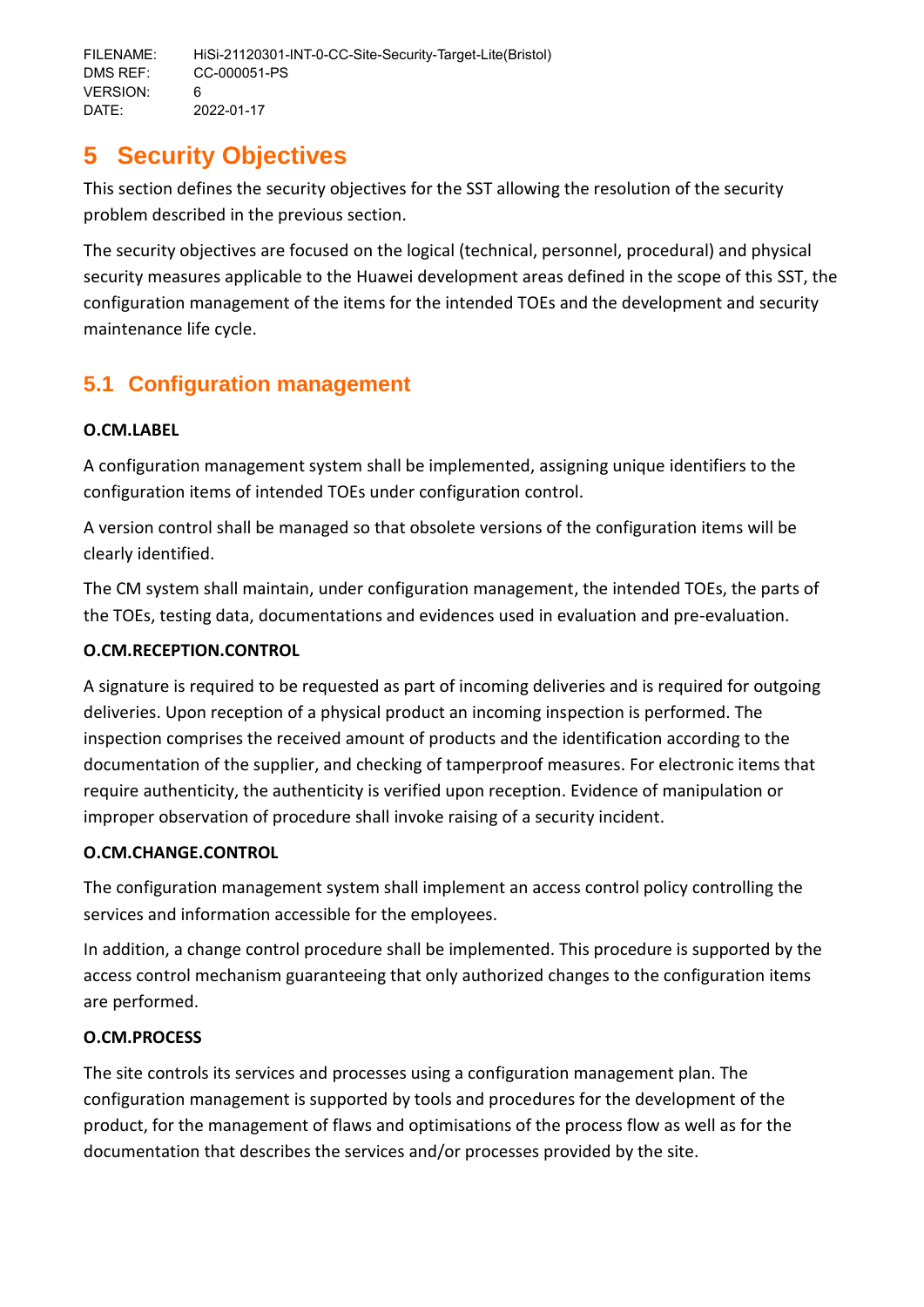# <span id="page-13-0"></span>**5.2 Security measures**

# <span id="page-13-1"></span>**5.2.1 Physical Security measures**

### **O.PERIMETERS**

The development areas are protected by:

- Global security perimeter: implements the security measures controlling the access to the company; i.e. main door electronic lock, global perimeter intrusion detection systems (sensors, alarms, CCTV, etc.).
- Local security perimeter: implements the security measures controlling the access to the restricted area; i.e. access control mechanisms, identification and authentication control, local perimeter intrusion detection systems (sensors, alarms, CCTV, etc.).

### **O.ALARM.RESPONSE**

The technical and organisational security measures ensure that an alarm is generated before an unauthorised person gets access to any sensitive configuration data or item. After the alarm is triggered the unauthorised person still has to overcome further security measures. The reaction time of the employees or alarm response company is short enough to prevent a successful attack.

### **O.SECURITY.CONTROL**

Assigned personnel of the site or the systems for access control and surveillance respond to alarms (out of hours, alarm response is supplemented by an alarm response company). Technical security measures such as CCTV, motion sensors and similar kinds of sensors support the enforcement of the access control. These site personnel are also responsible for registering and ensuring escort of visitors, contractors and suppliers.

# <span id="page-13-2"></span>**5.2.2 Personal measures**

# **O.STAFF.ENGAGEMENT**

All employees who have access to sensitive configuration data or items and who can move parts of the product out of the defined development flow are checked regarding security concerns and have to sign a non-disclosure agreement. All employees are trained and qualified for their job. The personnel shall be aware of their responsibilities, be proactive and shall communicate any security incident to the security responsible.

The team members are aware of the dangers of logical attacks through modifying the IT systems and development machines with which they work and inappropriate Internet usage, e-mail attachments, accidental malware import, etc. They shall also be aware of the company policy regarding material destruction and backups and 'working from home' (if applicable).

Access rights shall only be granted to employees as part of an approved management procedure once they have received the security training.

# **O.REVOKING**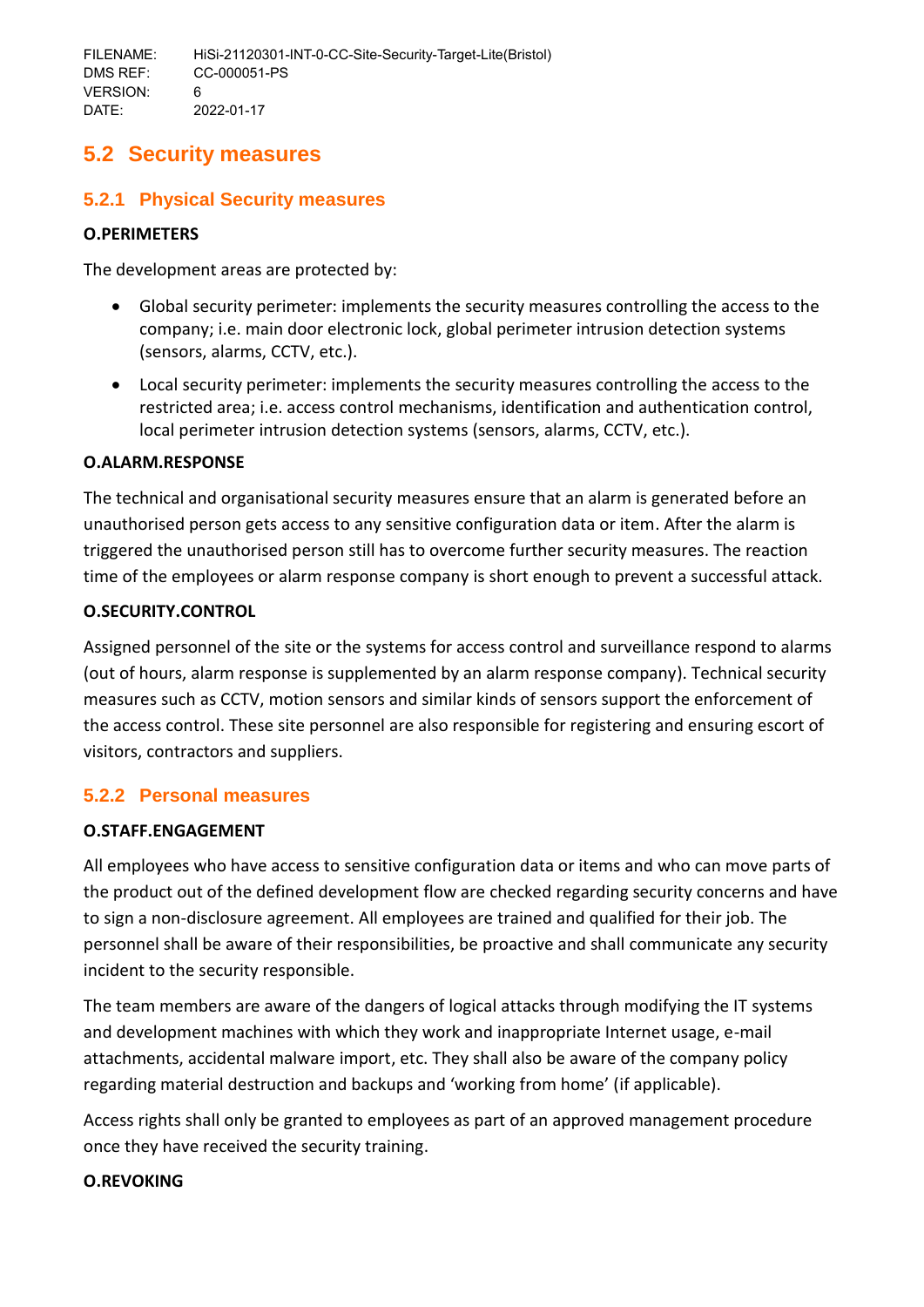If someone is removed from the team list due to disciplinary matters or dismissal, then their rights shall be revoked immediately and the person who is responsible within the developers own organization for overall security is made aware of this.

### **O.VISITORS**

All visitors to the development area are identified, logged and then escorted at all times once in the development environment.

# <span id="page-14-0"></span>**5.2.3 Logical measures**

### **O.INTERNAL.MONITOR**

The site performs security management meetings on a regular basis. The security management meetings are used to review security incidences, to verify that maintenance measures are applied and to reconsider the assessment of risks and security measures. Furthermore, an internal audit is performed at least every year to verify the application of the security measures. Sensitive processes may be controlled within a shorter time frame to ensure a sufficient protection.

### **O.DATA.TRANSFER**

Sensitive electronic configuration items (data or documents in electronic form) are protected by applying cryptographic algorithms to ensure confidentiality and/or integrity (as required) during internal shipment. In case asymmetric cryptographic algorithms are applied, the associated cryptographic keys must be assigned to individuals to ensure that only authorised employees are able to extract the sensitive electronic configuration items. Alternatively, symmetric key or password based exchanges methods might be used (e.g. symmetric key encrypted files, password encrypted archives) which don't allow assignment of individuals. In the latter case it has to be ensured that only authorised users have access to the cryptographic keys or passwords. The cryptographic keys and/or passwords are exchanged based on secure measures and they are sufficiently protected.

### **O.INTERNAL.SHIPMENT**

The recipient of a physical configuration item is identified by the assigned client address. The recipient(s) of an electronic configuration item (e.g. source code) can be identified in different ways. The specific way is defined in the internal shipment procedure. The internal shipment procedure is applied to all shipped configuration data or items. The recipient for shipment can only be changed by a controlled process. The packaging (if any) is part of the defined process and applied as agreed with the client. The forwarder supports the tracing of configuration data or items during internal shipment. For every sensitive configuration data or item, the protection measures against manipulation are defined (e.g. sealed boxes, encryption, integrity protection, electronic or physical signature). Evidence of manipulation or improper observation of procedure shall invoke raising of a security incident.

# **O.AC**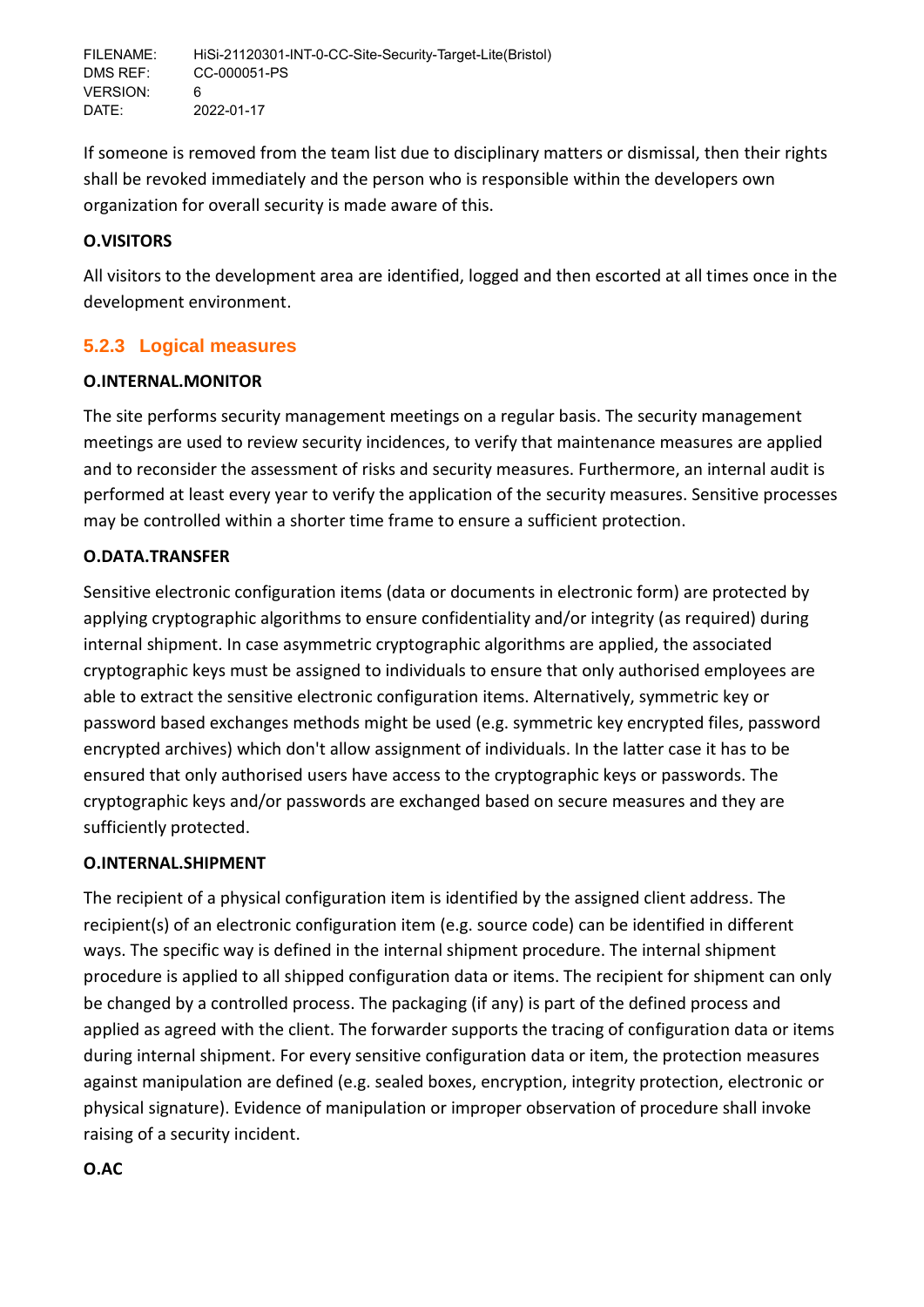Logical access to development machines shall be limited to approved development team members and system administrators.

The logical access mechanism to the operating system and also to the CM system shall be based on identification of the individual and not at group level.

# **O.PASSWD**

Weak passwords are not allowed. A password policy guaranteeing the passwords strength shall be implemented:

- Passwords shall be changed periodically.
- An inactivity period for screen locking shall be established, requiring re-authentication for locking.

# **O.LOGICAL.ACCESS**

The site enforces a physical separation between the secure area network and the internet. A firewall ensures that only defined services and defined connections are accepted (i.e. to local network machines and other sites by VPN). Access to the secure area network and related systems is restricted to authorized employees that work in the secure area or that are involved in the configuration tasks. Every user of an IT system has their own user account and password. All computer systems with access to sensitive data require successful authentication by user name and password and 802.1x certificate based authentication.

# **O.LOGICAL.OPERATION**

All server and desktop equipment hard disks are encrypted. The equipment anti-virus software is updated periodically.

Backups will be created, stored and destroyed according to an approved procedure. Members of the development teams shall be aware that no unauthorized backups may be made that are then taken outside the development area.

The backup of sensitive data and security relevant logs is applied according to the classification of the stored data.

# **O.INSTALL**

The development machines shall be configured with a controlled, restrictive user security policy that prevents the installation of additional unauthorized functionality.

# **O.RIP**

Materials that are no longer used within the development area (through the whole development life cycle) must be destroyed in such a way that they cannot be used in any meaningful way that might affect the confidentiality of the materials in the development area.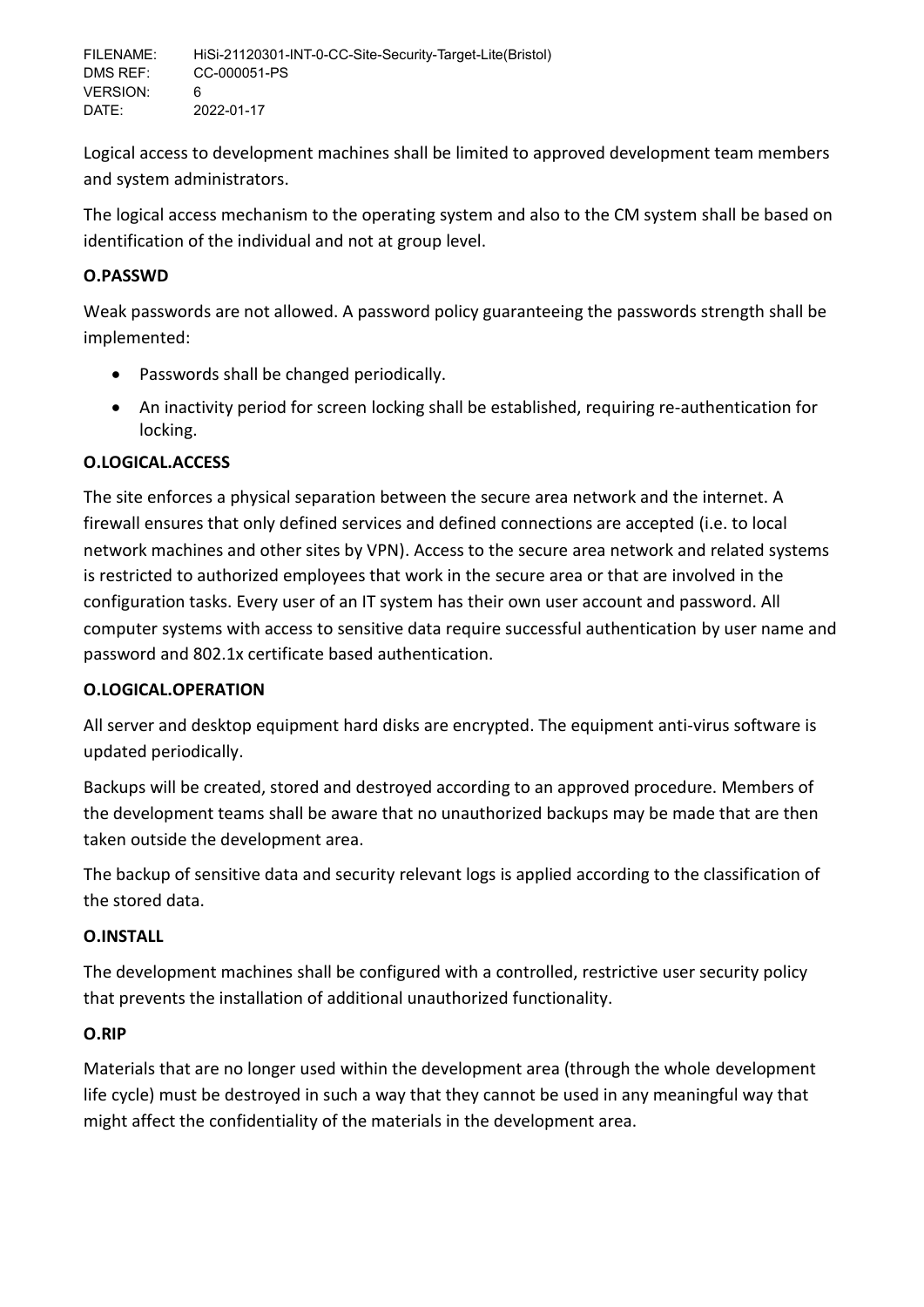# <span id="page-16-0"></span>**5.3 Security Objectives Rationale**

The SST includes a Security Objectives Rationale with a map, which shows how the threats and OSPs are covered by the Security Objectives.

Note that the assumptions defined in this Site Security Target Lite cannot be used to cover any threat or OSP of the site. They are seen as preconditions fulfilled either by the site providing the sensitive configuration items or by the site receiving the sensitive configuration items. Therefore, they do not contribute to the security of the site under evaluation.

| <b>Threats and OSP</b>    | <b>Security Objective</b>                                                                                                                                                                                       | <b>Note</b>                                                                                                                                                                                                          |
|---------------------------|-----------------------------------------------------------------------------------------------------------------------------------------------------------------------------------------------------------------|----------------------------------------------------------------------------------------------------------------------------------------------------------------------------------------------------------------------|
| T.Physical-Theft          | <b>O.PERIMETERS</b><br>O.ALARM.RESPONSE<br>O.INTERNAL.MONITOR<br><b>O.REVOKING</b><br><b>O.VISITORS</b><br>O.LOGICAL.OPERATION<br>O.SECURITY.CONTROL<br>O.RIP                                                   | The combination of structural, technical<br>and organizational measures detects<br>unauthorized access and allow for<br>appropriate response on any threat.                                                          |
| T.Logical-Theft           | O.INTERNAL.MONITOR<br>O.STAFF.ENGAGEMENT<br>O.LOGICAL.OPERATION<br>O.LOGICAL.ACCESS<br><b>O.REVOKING</b><br>O.AC<br>O.PASSWD<br><b>O.INSTALL</b>                                                                | The combination of structural, technical<br>and organizational measures detects<br>unauthorized access and allow for<br>appropriate response on any threats.                                                         |
| T.Accidental-<br>Change   | O.CM.LABEL<br>O.CM.RECEPTION.CONTROL<br>O.CM.CHANGE.CONTROL<br>O.CM.PROCESS<br>O.STAFF.ENGAGEMENT                                                                                                               | The automated measures and the<br>control and verification procedures<br>avoid accidental changes of sensitive<br>items.                                                                                             |
| T.Unauthorized -<br>Staff | <b>O.PERIMETERS</b><br>O.ALARM.RESPONSE<br>O.SECURITY.CONTROL<br>O.INTERNAL.MONITOR<br><b>O.REVOKING</b><br><b>O.VISITORS</b><br>O.LOGICAL.OPERATION<br>O.LOGICAL.ACCESS<br>O.STAFF.ENGAGEMENT<br>O.RIP<br>O.AC | Physical and logical access control limits<br>the access to sensitive data to<br>authorized persons. In addition,<br>organizational measures prevent<br>uncontrolled access to products or<br>product related items. |

# <span id="page-16-1"></span>**5.3.1 Mapping of Security Objectives**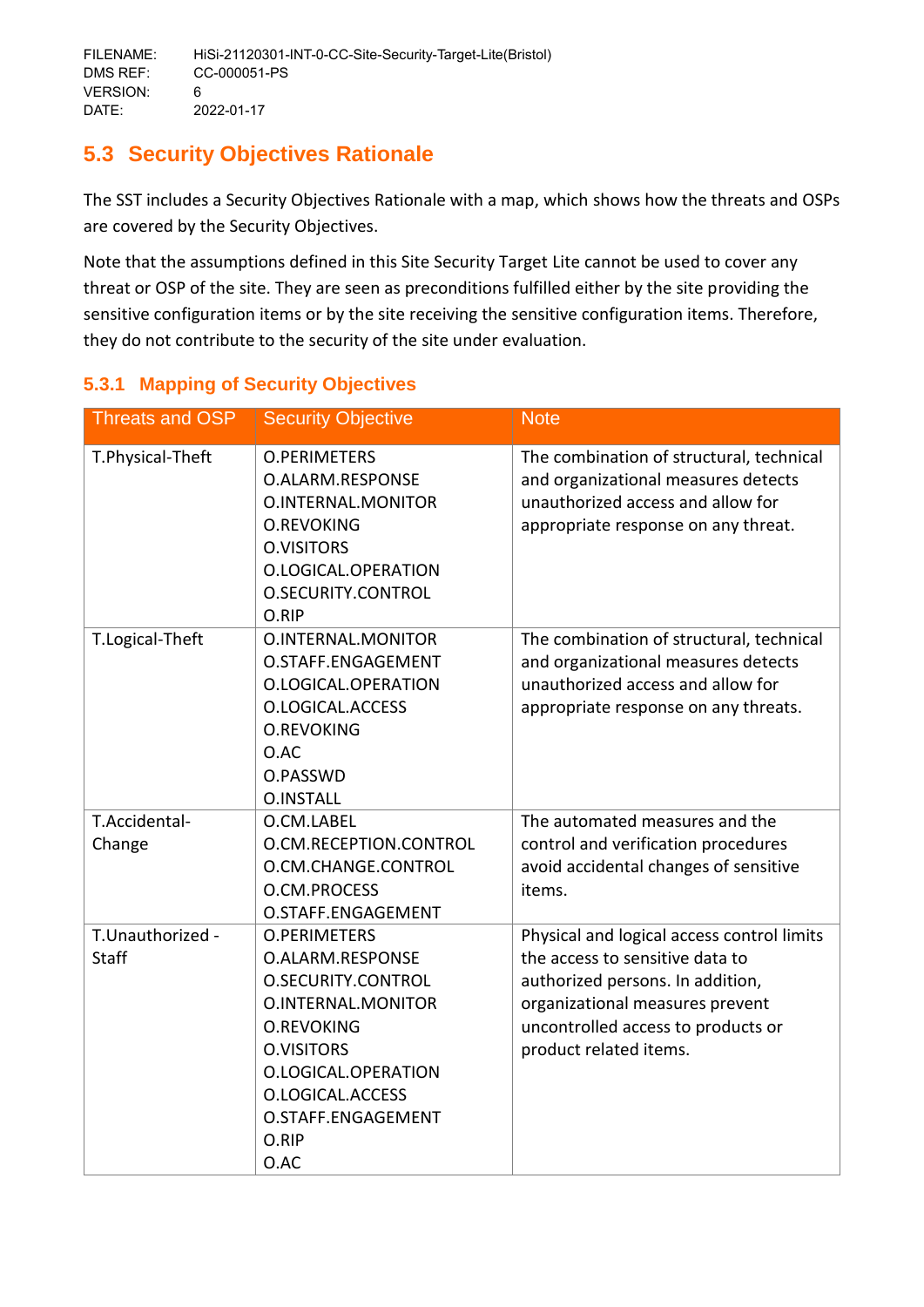|                     | O.PASSWD<br><b>O.INSTALL</b>                                                |                                                                                                                                                                                                                                                                                                                                                |
|---------------------|-----------------------------------------------------------------------------|------------------------------------------------------------------------------------------------------------------------------------------------------------------------------------------------------------------------------------------------------------------------------------------------------------------------------------------------|
| T.Authorized-Access | O.INTERNAL.MONITOR<br>O.STAFF.ENGAGEMENT<br>O.RIP<br>O.DATA.TRANSFER        | The application of internal security<br>measures combined with the hiring<br>policies that restrict hiring to<br>trustworthy employees prevent<br>unauthorized access to the sensitive<br>data or items.                                                                                                                                       |
| P.Config-Man        | O.CM.LABEL<br>O.CM.RECEPTION.CONTROL<br>O.CM.CHANGE.CONTROL<br>O.CM.PROCESS | The CM labels all the relevant<br>configuration items including received<br>items. Access control to the CM ensures<br>the integrity of the configuration items.<br>Together with used CM plan supported<br>by tools and procedures, configuration<br>management is accomplished.<br>Additional record of CM can be used for<br>audit purpose. |
| P.Transfer          | O.DATA.TRANSFER<br>O.INTERNAL.SHIPMENT                                      | The encryption technique used in<br>transferring data and procedures used in<br>internal shipment can ensure the<br>integrity of the configuration items.                                                                                                                                                                                      |
| P.Backup            | O.LOGICAL.OPERATION                                                         | Authorized backups can be done for<br>protecting the integrity of the<br>configuration items.                                                                                                                                                                                                                                                  |

#### **TABLE 1 MAPPING OF SECURITY OBJECTIVES**

The following is a table that demonstrates full coverage of Threats being countered and that all Organizational Security Policies are at least enforced by one or more Security Objective of the site.

|                          | O.CM.LABEL | O.CM.RECEPTION.CONTROL | O.CM.CHANGE.CONTROL | O.CM.PROCESS | O. PERIMETERS | O.ALARM.RESPONSE | O.SECURITY.CONTROI | O.STAFF.ENGAGEMENT | <b>O.REVOKING</b> | <b>O.VISITORS</b> | O.INTERNAL.MONITOR | O.DATA.TRANSFER | O.INTERNAL.SHIPMENT | <b>O.AC</b> | <b>O.PASSWD</b> | O.LOGICAL.ACCESS | O.LOGICAL.OPERATION | <b>O.INSTALL</b> | <b>O.RIP</b> |
|--------------------------|------------|------------------------|---------------------|--------------|---------------|------------------|--------------------|--------------------|-------------------|-------------------|--------------------|-----------------|---------------------|-------------|-----------------|------------------|---------------------|------------------|--------------|
| T.Physical-Theft         |            |                        |                     |              |               |                  |                    |                    |                   |                   |                    |                 |                     |             |                 |                  |                     |                  |              |
| T.Logical-Theft          |            |                        |                     |              |               |                  |                    |                    |                   |                   |                    |                 |                     |             |                 |                  |                     |                  |              |
| T.Accidental-<br>Change  |            |                        |                     |              |               |                  |                    |                    |                   |                   |                    |                 |                     |             |                 |                  |                     |                  |              |
| T.Unauthorized-<br>Staff |            |                        |                     |              |               |                  |                    |                    |                   |                   |                    |                 |                     |             |                 |                  |                     |                  |              |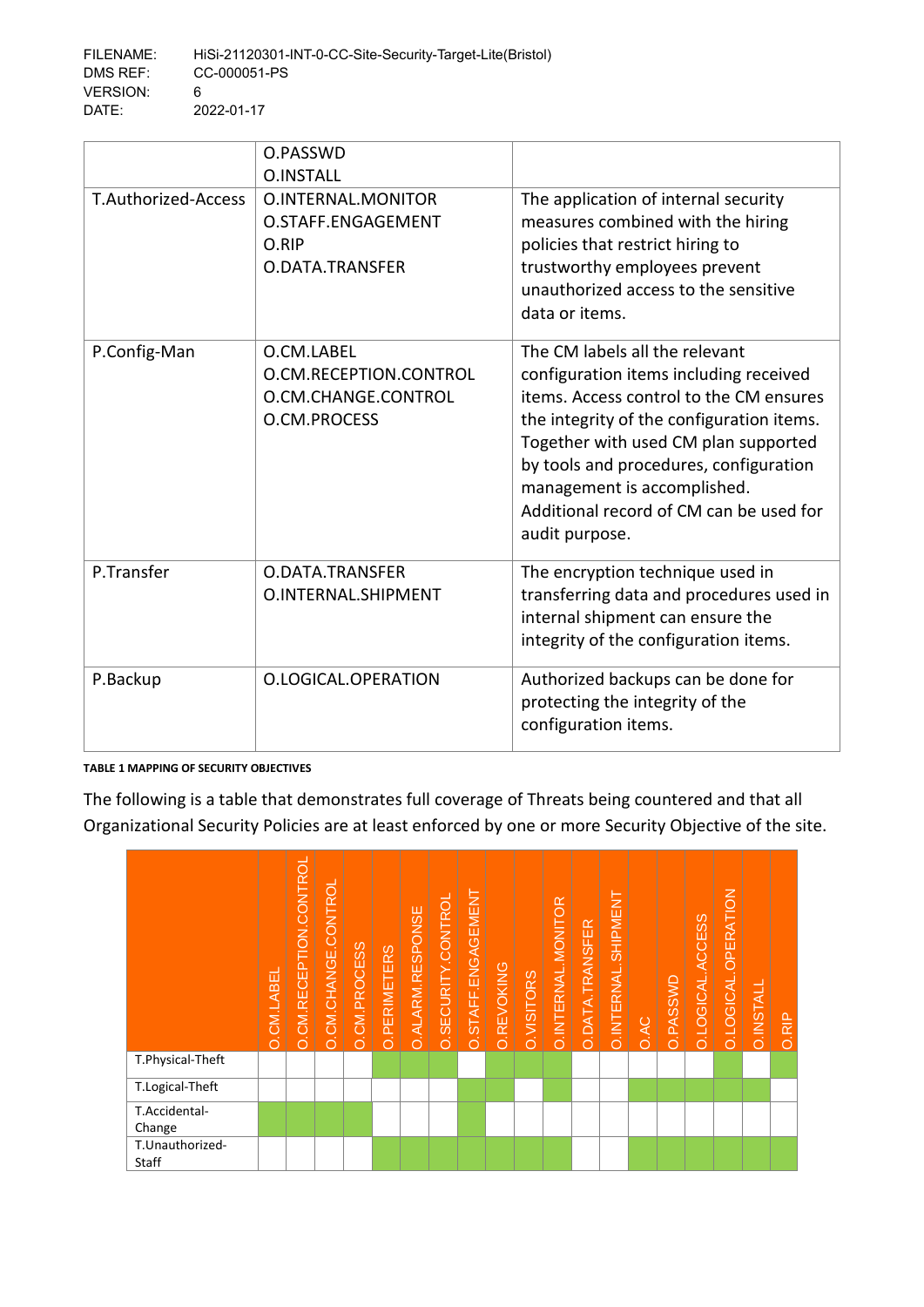| T.Authorized- |  |  |  |  |  |  |  |  |  |  |
|---------------|--|--|--|--|--|--|--|--|--|--|
| Access        |  |  |  |  |  |  |  |  |  |  |
| P.Config-Man  |  |  |  |  |  |  |  |  |  |  |
| P.Transfer    |  |  |  |  |  |  |  |  |  |  |
| P.Backup      |  |  |  |  |  |  |  |  |  |  |

**TABLE 2 MAPPING BETWEEN POLICIES/THREADS COVERING OBJECTIVES**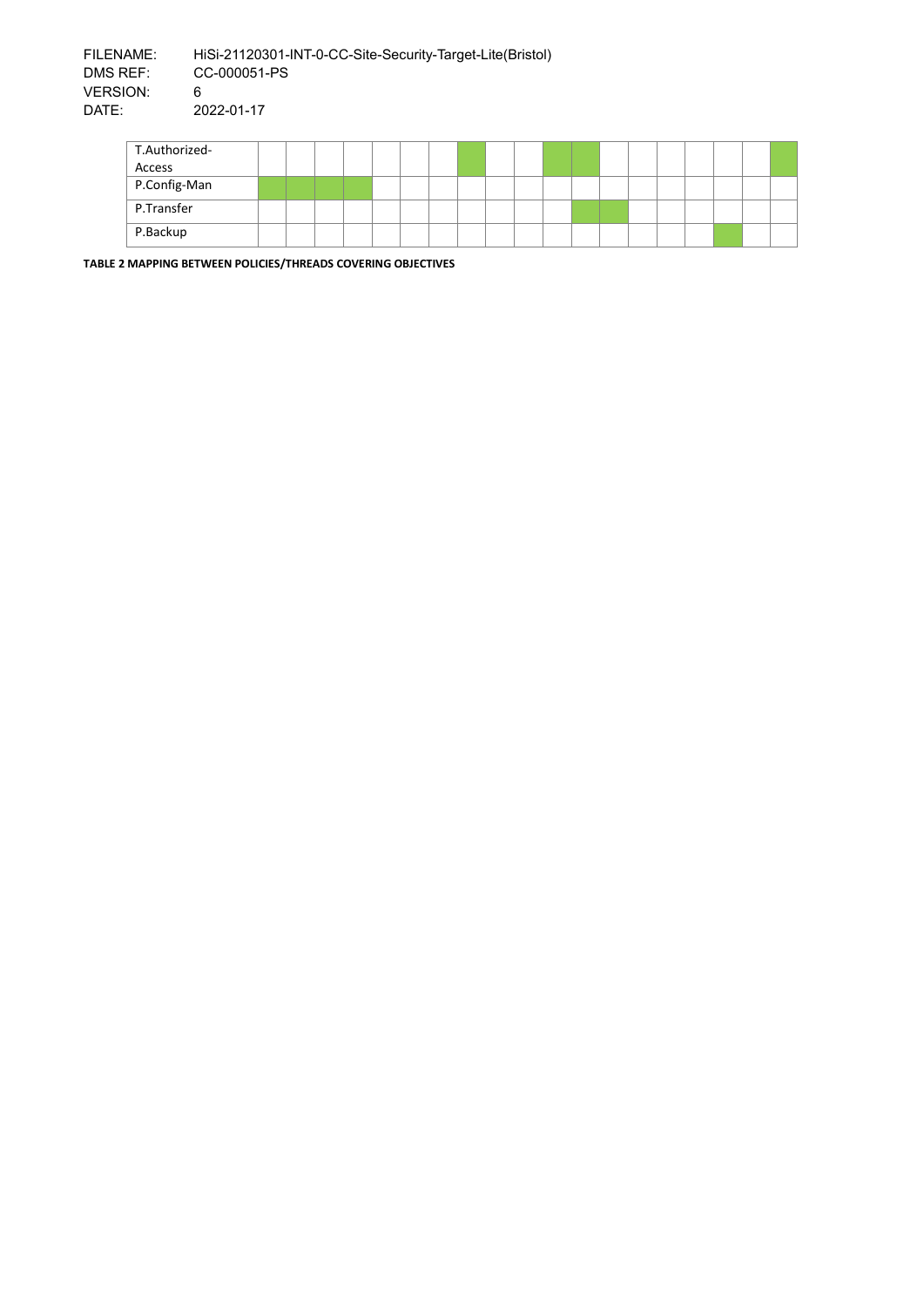# <span id="page-19-0"></span>**6 Extended Assurance Components Definition**

No extended components are defined in this Site Security Target Lite.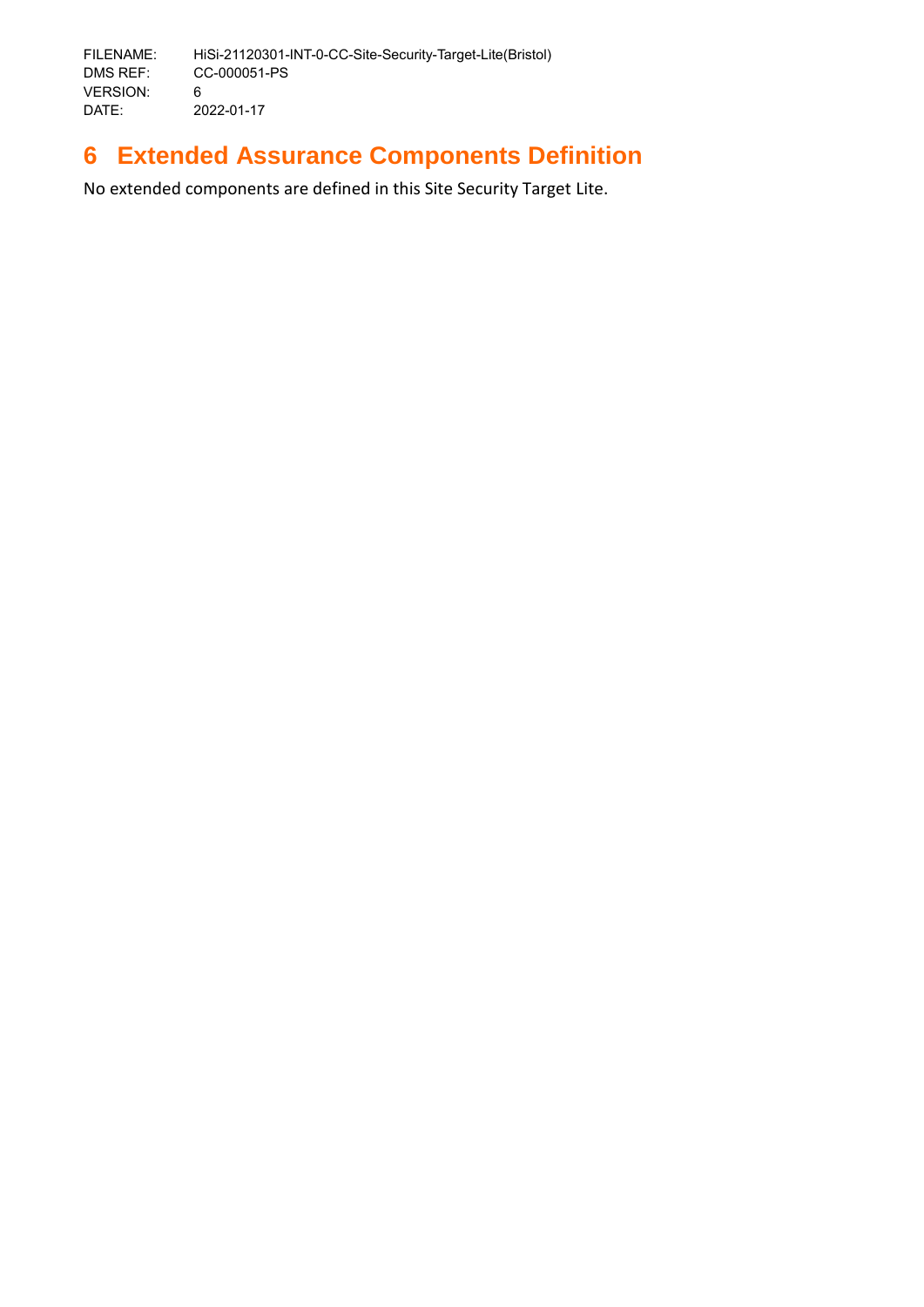# <span id="page-20-0"></span>**7 Security Assurance Requirements**

The security assurance requirements for this Site Security Target Lite are ALC\_CMC.5, ALC\_CMS.5, ALC DVS.2 and ALC LCD.1.

The Security Assurance Requirements (SAR) for the Class ALC (Life-cycle support) are:

- ALC CMC.5 (CM capabilities)
- ALC CMS.5 (CM scope)
- ALC DVS.2 (Development security)
- ALC LCD.1 (Life-cycle definition)

The assurance requirements listed above fulfil the requirements of (4) because hierarchically higher components are used in this Site Security Target Lite compared to the Minimum Requirements in (5).

The dependencies for the assurance requirements named above are as follows:

ALC\_CMC.5: ALC\_CMS.1, ALC\_DVS.2, ALC\_LCD.1 ALC\_CMS.5: None ALC\_DVS.2: None ALC\_LCD.1: None

The following dependencies are not fulfilled or not completely fulfilled:

ALC LCD.1: ALC LCD.1 is part of this Site Security Target Lite but does not cover product specific information of the life-cycle definition.

# <span id="page-20-1"></span>**7.1 Application Notes and Refinements**

The term 'TOE' used for the product under evaluation is considered as 'intended TOE' here because a specific product is not considered during the evaluation. Since the term 'TOE' is not applicable in the SST, the associated processes for the handling of 'intended TOE' are in the focus and described in this SST. These processes are subject of the evaluation of the site.

The term 'TOE' is replaced by 'intended TOE' or 'configuration item'.

# <span id="page-20-2"></span>**7.1.1 Overview regarding CM capabilities (ALC\_CMC)**

The processes rather than a TOE are in the focus of the CMC examination. The changed content elements are presented below. Since the application notes in (3) are defined for ALC\_CMC.5. Since this SST claims ALC\_CMC.5, only the relevant content elements are adapted.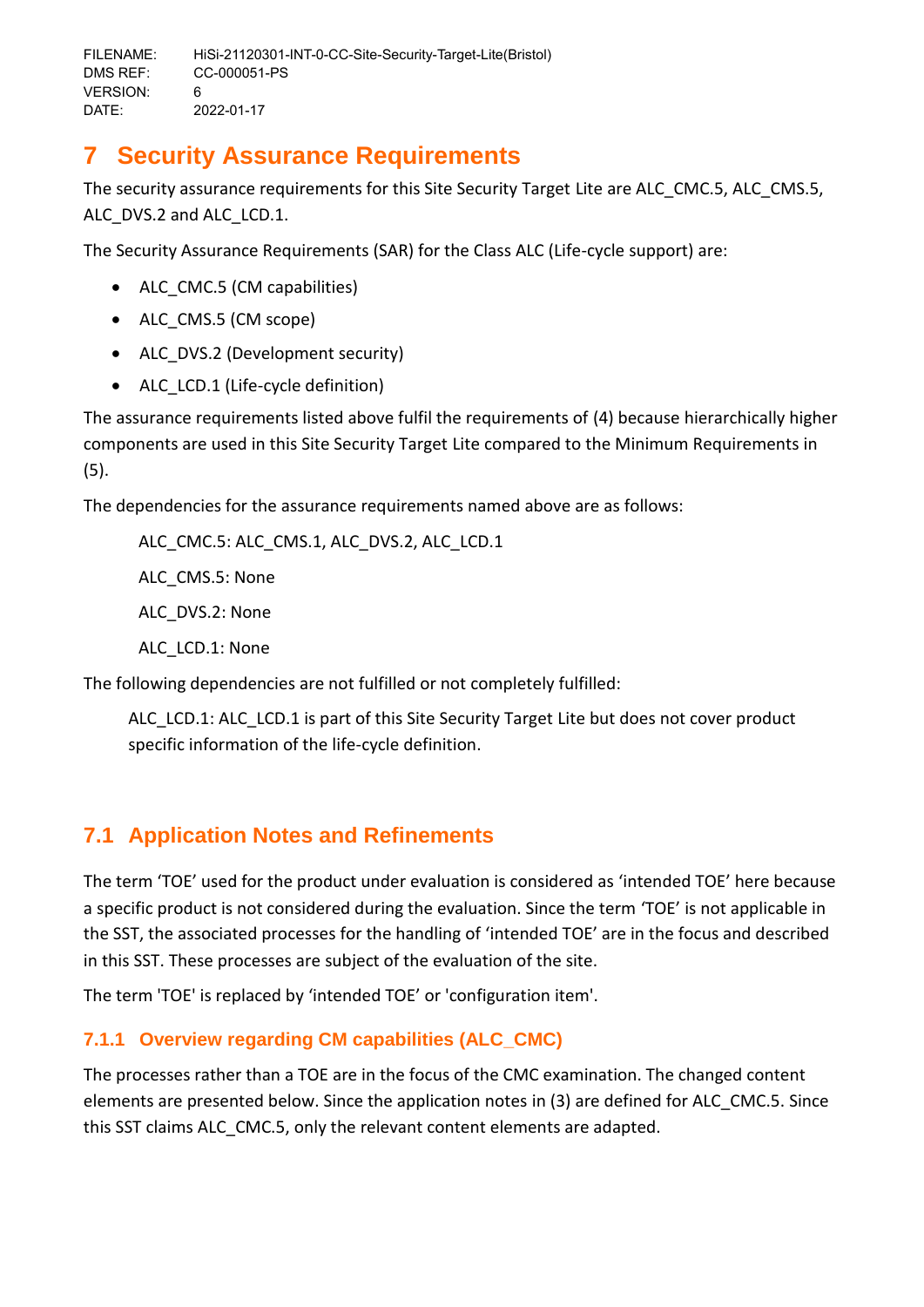The configuration items for the considered product type are listed in Section [4.1.](#page-8-1) The CM documentation of the site must be able to maintain the items listed for the relevant life-cycle step and the CM system must be able to track the configuration items.

# <span id="page-21-0"></span>**7.1.2 Overview regarding CM Scope (ALC\_CMS)**

The configuration list contains all evaluation documentation for the certification of this site.

# <span id="page-21-1"></span>**7.1.3 Overview regarding Development Security (ALC\_DVS)**

The site must ensure that the handling and storage of the configuration items is secure so that no information is unintentionally made available for the operational phase and no unauthorised modifications of security relevant parameters is possible. The confidentiality and integrity of design information, test data and configuration data must be guaranteed, access to any kind of samples (client-specific samples or open samples) development tools and other material must be restricted to authorized persons only, and scrap must be controlled and returned.

Based on these requirements the physical security as well as the logical security of the site are in the focus of the evaluation. Beside the pure implementation of the security measures, also the control and the maintenance of the security measures must be considered.

If the transfer of configuration items between two sites involved in the development flow is included in the scope of the evaluation (life-cycle covered by the product evaluation) this is considered as internal shipment. In general, the security requirements for confidentiality and integrity are the same but it must clearly distinguish to ensure the correct subject of the evaluation.

# <span id="page-21-2"></span>**7.1.4 Overview regarding Life-Cycle Definition (ALC\_LCD)**

The site is not equal to the entire development environment. Therefore, the ALC\_LCD criteria are interpreted in a way that only those life-cycle phases have to be evaluated which are in the scope of the site.

For this site regarding Life Cycle, the following phases are relevant:

- 1. Silicon product architecture
- 2. Silicon product firmware development
- 3. Sample product (and FPGA prototype) firmware validation

# <span id="page-21-3"></span>**7.2 Security Assurance Rationale**

The security assurance requirements rationale maps the content elements of the selected assurance components of (2) to the security objectives defined in this Site Security Target Lite. The refinements described above are considered.

The site has a process in place to ensure an appropriate and consistent identification of the products.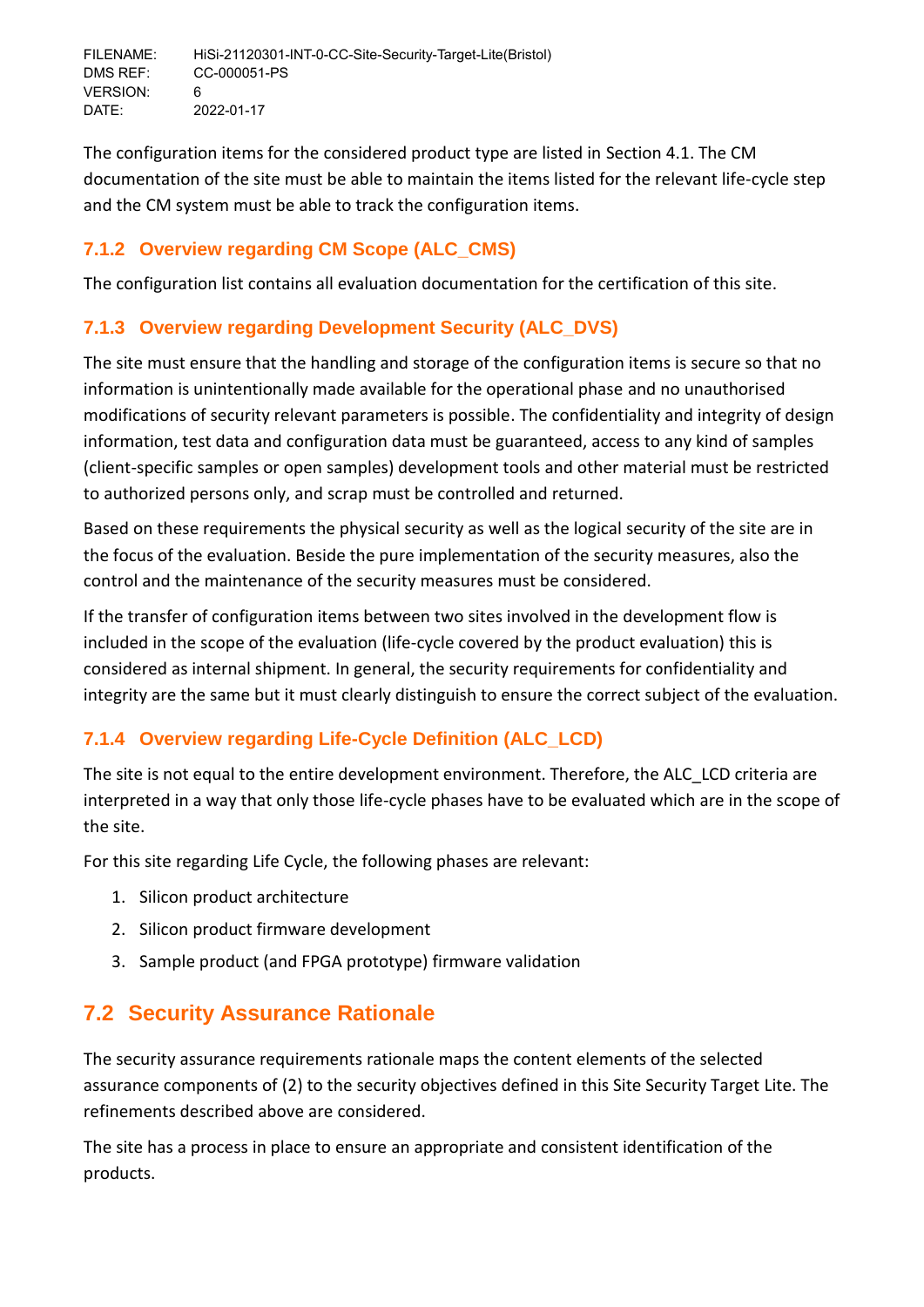Note: The content elements that are changed from the original (3) according to the application notes in the process description (4) are written in italic. The term TOE can be replaced by configuration items or product.

# <span id="page-22-0"></span>**7.2.1 Rationale for ALC\_CMC.5**

| <b>SAR</b>                                                                                                                                                                                           | <b>Security Objective</b> | <b>Rationale</b>                                                                                                  |
|------------------------------------------------------------------------------------------------------------------------------------------------------------------------------------------------------|---------------------------|-------------------------------------------------------------------------------------------------------------------|
| ALC_CMC.5.1D: The<br>developer shall<br>provide the intended<br>TOE and a reference<br>for the intended TOE.                                                                                         | O.CM.LABEL                | O.CM.LABEL ensures appropriate and<br>consistent labelling as well as unique<br>identification of the item.       |
| ALC CMC.5.2D: The<br>developer shall<br>provide the CM<br>documentation.                                                                                                                             | O.CM.PROCESS              | O.CM.PROCESS ensures the site is using<br>the configuration management plan<br>supported by tools and procedures. |
| ALC_CMC.5.3D: The<br>developer shall use a<br>CM system                                                                                                                                              | O.CM.PROCESS              | O.CM.PROCESS ensures the site is using<br>the configuration management plan<br>supported by tools and procedures. |
| ALC CMC.5.1C: The<br>intended TOE shall be<br>labelled with its<br>unique reference.                                                                                                                 | O.CM.LABEL                | O.CM.LABEL ensures appropriate and<br>consistent labelling as well as unique<br>identification of the item.       |
| ALC CMC.5.2C: The<br>CM documentation<br>shall describe the<br>method used to<br>uniquely identify the<br>configuration items.                                                                       | O.CM.PROCESS              | O.CM.PROCESS ensures the site is using<br>the configuration management plan<br>supported by tools and procedures. |
| ALC CMC.5.3C: The<br><b>CM</b> documentation<br>shall justify that the<br>acceptance procedures<br>provide for an<br>adequate and<br>appropriate review of<br>changes to all<br>configuration items. | O.CM.PROCESS              | O.CM.PROCESS ensures the site is using<br>the configuration management plan<br>supported by tools and procedures. |
| ALC CMC.5.4C: The<br>CM system shall<br>uniquely identify all<br>configuration items.                                                                                                                | O.CM.LABEL                | O.CM.LABEL ensures appropriate and<br>consistent labelling as well as unique<br>identification of the item.       |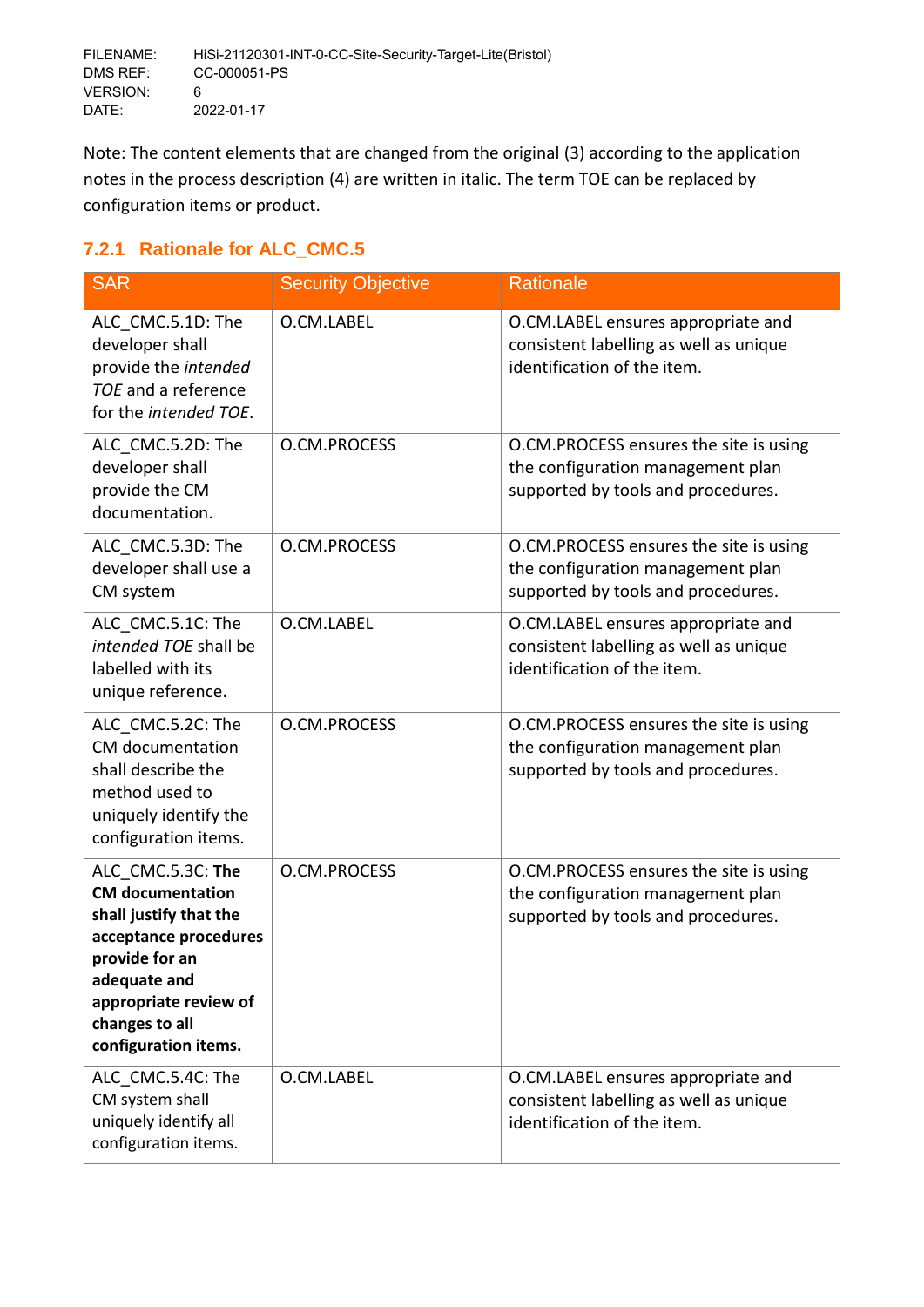| ALC CMC.5.5C: The<br>CM system shall<br>provide automated<br>measures such that<br>only authorised<br>changes are made to<br>the configuration<br>items.                                               | O.CM.PROCESS                                | O.CM.PROCESS ensures the site is using<br>the configuration management plan<br>supported by tools and procedures.                                                                                                                                                                                                                                                                                                                            |
|--------------------------------------------------------------------------------------------------------------------------------------------------------------------------------------------------------|---------------------------------------------|----------------------------------------------------------------------------------------------------------------------------------------------------------------------------------------------------------------------------------------------------------------------------------------------------------------------------------------------------------------------------------------------------------------------------------------------|
| ALC CMC.5.6C: The<br>CM system shall<br>support the production<br>of the intended TOE by<br>automated means.                                                                                           | O.CM.PROCESS                                | The CMS system supports automated<br>development of products.                                                                                                                                                                                                                                                                                                                                                                                |
| ALC_CMC.5.7C: The<br>CM system shall<br>ensure that the person<br>responsible for<br>accepting a<br>configuration item<br>into CM is not the<br>person who developed<br>it.                            | O.CM.PROCESS<br>O.CM.CHANGE.CONTROL<br>O.AC | O.CM.PROCESS ensures the site is using<br>the configuration management plan<br>supported by tools and procedures.<br>All configuration items are kept under<br>configuration control according to<br>O.CM.CHANGE.CONTROL.<br>O.CM.CHANGE.CONTROL is supported by<br>O.AC such that logical access locally to<br>development machines and CM system<br>shall be limited to approved development<br>team members and system<br>administrators. |
| ALC CMC.5.8C: The<br>CM system shall<br>identify the<br>configuration items<br>that comprise the TSF.                                                                                                  | O.CM.PROCESS                                | O.CM.PROCESS ensures the site is using<br>the configuration management plan<br>supported by tools and procedures.                                                                                                                                                                                                                                                                                                                            |
| ALC CMC.5.9C: The<br><b>CM system shall</b><br>support the audit of all<br>changes to the<br>intended TOE by<br>automated means,<br>including the<br>originator, date, and<br>time in the audit trail. | O.CM.PROCESS                                | O.CM.PROCESS ensures the site is using<br>the configuration management plan<br>supported by tools and procedures.<br>The CM system supports automated<br>development of products.                                                                                                                                                                                                                                                            |
| ALC_CMC.5.10C: The<br>CM system shall<br>provide an<br>automated means to<br>identify all other<br>configuration items                                                                                 | O.CM.PROCESS                                | O.CM.PROCESS ensures the site is using<br>the configuration management plan<br>supported by tools and procedures, and<br>that the CM system supports automated<br>CI dependency tracking.                                                                                                                                                                                                                                                    |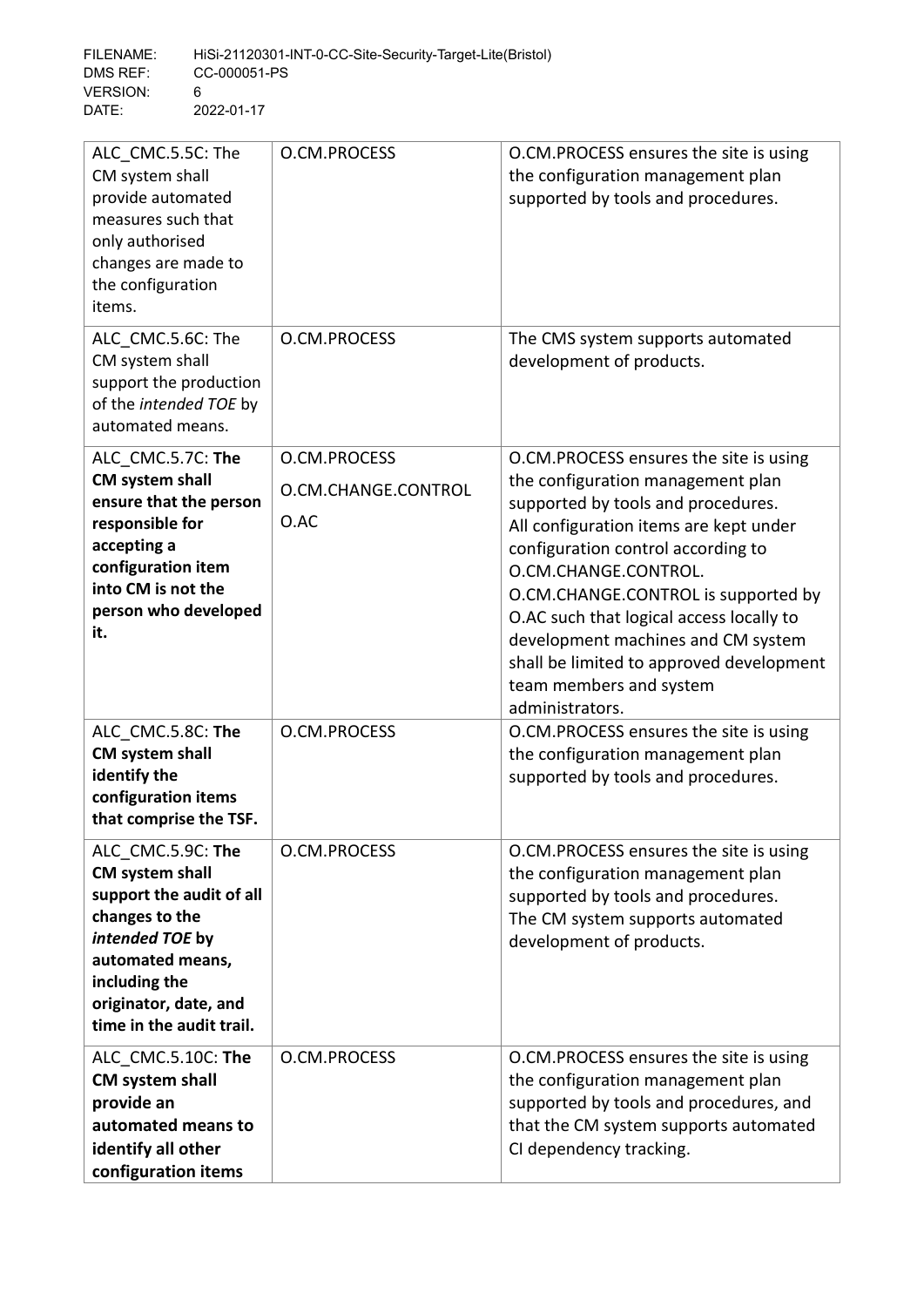| that are affected by<br>the change of a given<br>configuration item.                                                                                                    |                                     |                                                                                                                                                                                                                           |
|-------------------------------------------------------------------------------------------------------------------------------------------------------------------------|-------------------------------------|---------------------------------------------------------------------------------------------------------------------------------------------------------------------------------------------------------------------------|
| ALC CMC.5.11C: The<br>CM system shall be<br>able to identify the<br>version of the<br>implementation<br>representation from<br>which the intended<br>TOE is generated.  | O.CM.PROCESS                        | O.CM.PROCESS ensures the site is using<br>the configuration management plan<br>supported by tools and procedures, and<br>that the CM system supports<br>identification of TOE implementation<br>representation elements.  |
| ALC CMC.5.12C: The<br>CM documentation<br>shall include a CM plan.                                                                                                      | O.CM.PROCESS                        | CM process documentation is available<br>and maintained according to<br>O.CM.PROCESS.                                                                                                                                     |
| ALC_CMC.5.13C: The<br>CM plan shall describe<br>how the CM system is<br>used for the<br>development of the<br>intended TOE.                                             | O.CM.PROCESS                        | CM process documentation is available<br>and maintained according to<br>O.CM.PROCESS.                                                                                                                                     |
| ALC CMC.5.14C: The<br>CM plan shall describe<br>the procedures used to<br>accept modified or<br>newly created<br>configuration items as<br>part of the intended<br>TOE. | O.CM.PROCESS<br>O.CM.CHANGE.CONTROL | O.CM.PROCESS ensures the site is using<br>the configuration management plan<br>supported by tools and procedures. All<br>configuration items are kept under<br>configuration control according to<br>O.CM.CHANGE.CONTROL. |
| ALC CMC.5.15C: The<br>evidence shall<br>demonstrate that all<br>configuration items are<br>being maintained<br>under the CM system.                                     | O.CM.PROCESS                        | O.CM.PROCESS ensures the site is using<br>the configuration management plan<br>supported by tools and procedures.                                                                                                         |
| ALC CMC.5.16C: The<br>evidence shall<br>demonstrate that the<br>CM system is being<br>operated in accordance<br>with the CM plan.                                       | O.CM.PROCESS                        | O.CM.PROCESS ensures the site is using<br>the configuration management plan<br>supported by tools and procedures.                                                                                                         |

**TABLE 3 RATIONALE FOR ALC\_CMC.5**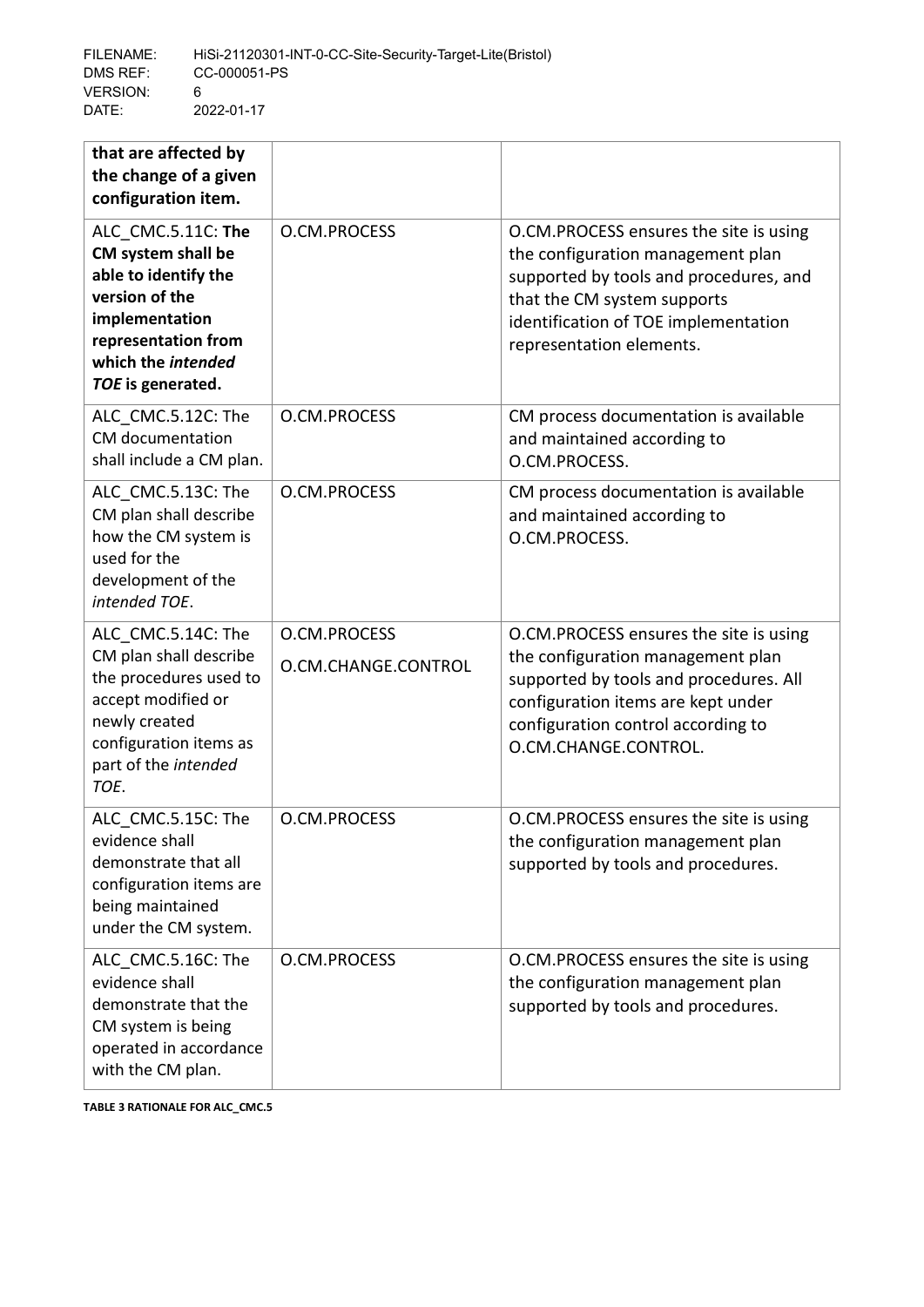# <span id="page-25-0"></span>**7.2.2 Rationale for ALC\_CMS.5**

| <b>SAR</b>                                                                                                                                                                                                                                                                                                                                        | <b>Security Objective</b>  | Rationale                                                                                                                                                                                                                                   |
|---------------------------------------------------------------------------------------------------------------------------------------------------------------------------------------------------------------------------------------------------------------------------------------------------------------------------------------------------|----------------------------|---------------------------------------------------------------------------------------------------------------------------------------------------------------------------------------------------------------------------------------------|
| ALC_CMS.5.1D: The<br>developer shall provide a<br>configuration list for the<br>intended TOE.                                                                                                                                                                                                                                                     | O.CM.LABEL<br>O.CM.PROCESS | The unique identification of all<br>configuration items is ensured by<br>O.CM.LABEL. O.CM.PROCESS contains the<br>CM documentation including clear<br>instructions how to consider the<br>configuration items in the configuration<br>list. |
| ALC_CMS.5.1C: The<br>configuration list shall<br>include the following: the<br>intended TOE; the<br>evaluation evidence<br>required by the SARs; the<br>parts that comprise the<br>intended TOE; the<br>implementation<br>representation; security<br>flaw reports and<br>resolution status; and<br>development tools and<br>related information. | O.CM.LABEL<br>O.CM.PROCESS | The unique identification of all<br>configuration items is ensured by<br>O.CM.LABEL. O.CM.PROCESS contains the<br>CM documentation including clear<br>instructions how to consider the<br>configuration items in the configuration<br>list. |
| ALC_CMS.5.2C: The<br>configuration list shall<br>uniquely identify the<br>configuration items.                                                                                                                                                                                                                                                    | O.CM.LABEL<br>O.CM.PROCESS | The unique identification of all<br>configuration items is ensured by<br>O.CM.LABEL. O.CM.PROCESS contains the<br>CM documentation.                                                                                                         |
| ALC_CMS.5.3C: For each<br>TSF relevant configuration<br>item, the configuration<br>list shall indicate the<br>developer of the item.                                                                                                                                                                                                              | O.CM.PROCESS               | O.Config-Process contains the CM<br>documentation including clear instructions<br>on how to consider the configuration items<br>in the configuration list (including<br>developer information - no subcontractors<br>are used).             |

**TABLE 4 RATIONALE FOR ALC\_CMS.5**

# <span id="page-25-1"></span>**7.2.3 Rationale for ALC\_DVS.2**

| <b>SAR</b>                                                                 | <b>Security Objective</b> | Rationale |
|----------------------------------------------------------------------------|---------------------------|-----------|
| ALC DVS.2.1D: The<br>developer shall<br>produce and provide<br>development |                           |           |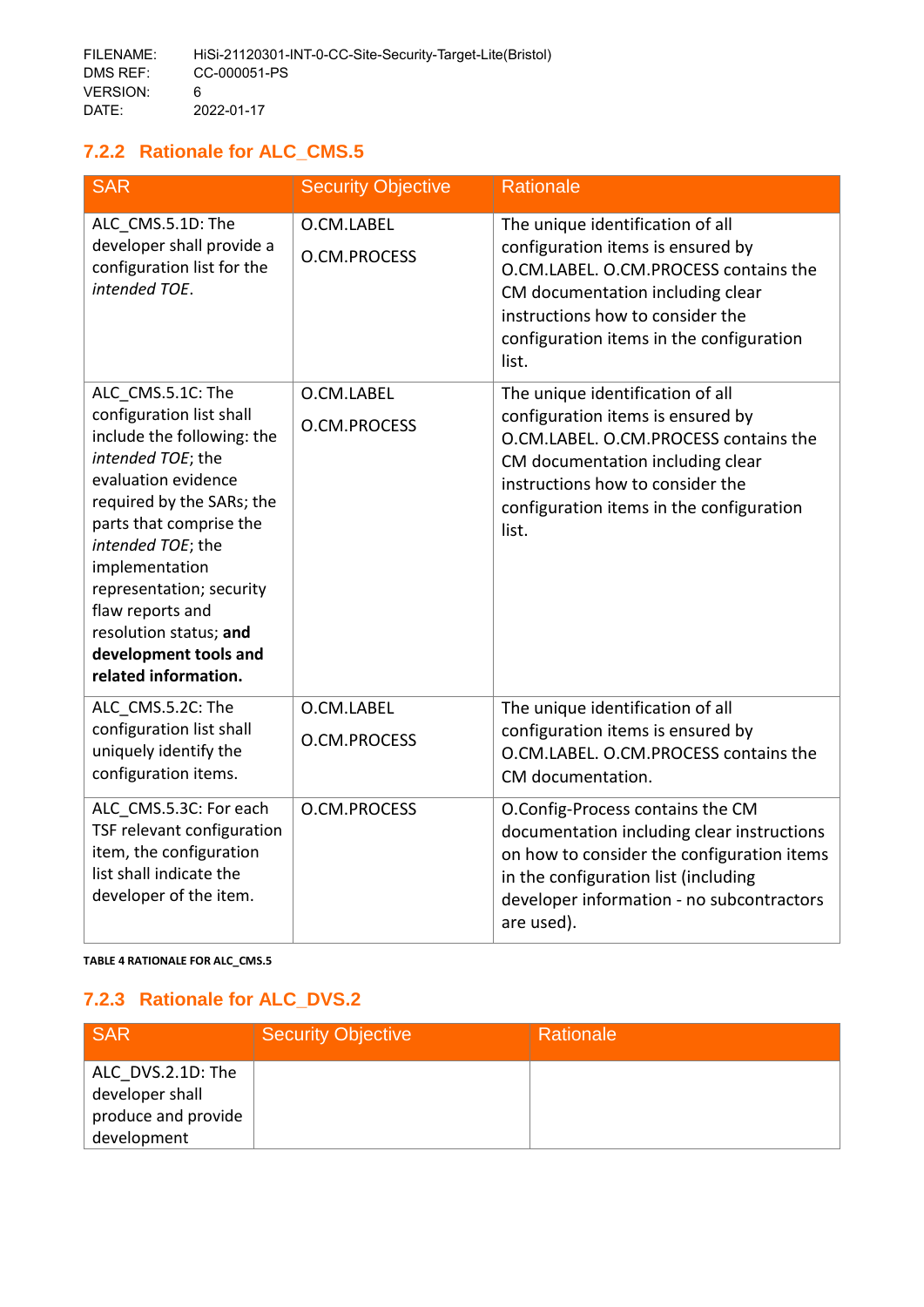| security<br>documentation.                                                                                      |                              |                                                                                                                                                                                                                                                                                                                                          |
|-----------------------------------------------------------------------------------------------------------------|------------------------------|------------------------------------------------------------------------------------------------------------------------------------------------------------------------------------------------------------------------------------------------------------------------------------------------------------------------------------------|
| ALC DVS.2.1C: The<br>development<br>security                                                                    | <b>O.PERIMETERS</b>          | Physical measures are implemented                                                                                                                                                                                                                                                                                                        |
|                                                                                                                 | O.ALARM.RESPONSE             | according to O.PERIMETERS supported<br>by O.SECURITY.CONTROL and<br>O.ALARM.RESPONSE. In addition, all<br>logical measures are described<br>according to O.REVOKING,<br>O.VISITORS, O.AC, O.PASSWD,<br>O.INSTALL, O.LOGICAL.ACCESS and<br>O.LOGICAL.OPERATION. These<br>measures are supported by the<br>security awareness of the staff |
| documentation shall                                                                                             | O.SECURITY.CONTROL           |                                                                                                                                                                                                                                                                                                                                          |
| describe all the<br>physical, procedural,                                                                       | O.STAFF.ENGAGEMENT           |                                                                                                                                                                                                                                                                                                                                          |
| personnel, and other                                                                                            | <b>O.REVOKING</b>            |                                                                                                                                                                                                                                                                                                                                          |
| security measures<br>that are necessary to                                                                      | O.VISITORSO.INTERNAL.MONITOR |                                                                                                                                                                                                                                                                                                                                          |
| protect the                                                                                                     | O.DATA.TRANSFER              |                                                                                                                                                                                                                                                                                                                                          |
| confidentiality and<br>integrity of the                                                                         | O.INTERNAL.SHIPMENT          |                                                                                                                                                                                                                                                                                                                                          |
| intended TOE design                                                                                             | O.AC                         | according to O.STAFF.ENGAGEMENT.                                                                                                                                                                                                                                                                                                         |
| and implementation<br>in its development                                                                        | O.PASSWD                     | Security during internal shipment is<br>ensured by O.INTERNAL.SHIPMENT                                                                                                                                                                                                                                                                   |
| environment.                                                                                                    | O.LOGICAL.ACCESS             | and O.DATA.TRANSFER. O.RIP,<br>O.LOGICAL.OPERATION, O.PASSWD<br>ensure that no unauthorised access to<br>products is possible for an attacker.                                                                                                                                                                                           |
|                                                                                                                 | O.LOGICAL.OPERATION          |                                                                                                                                                                                                                                                                                                                                          |
|                                                                                                                 | <b>O.INSTALL</b>             |                                                                                                                                                                                                                                                                                                                                          |
|                                                                                                                 | O.RIP                        |                                                                                                                                                                                                                                                                                                                                          |
| ALC DVS.2.2C: The                                                                                               | <b>O.PERIMETERS</b>          | See ALC_DVS.2.1C. In addition, the                                                                                                                                                                                                                                                                                                       |
| development<br>security                                                                                         | O.ALARM.RESPONSE             | measures are appropriate for the type<br>of development that will occur at the                                                                                                                                                                                                                                                           |
| documentation shall                                                                                             | O.SECURITY.CONTROL           | site.                                                                                                                                                                                                                                                                                                                                    |
| justify that the<br>security measures                                                                           | O.STAFF.ENGAGEMENT           |                                                                                                                                                                                                                                                                                                                                          |
| provide the                                                                                                     | <b>O.REVOKING</b>            |                                                                                                                                                                                                                                                                                                                                          |
| necessary level of<br>protection to<br>maintain the<br>confidentiality and<br>integrity of the<br>intended TOE. | O.VISITORSO.INTERNAL.MONITOR |                                                                                                                                                                                                                                                                                                                                          |
|                                                                                                                 | O.DATA.TRANSFER              |                                                                                                                                                                                                                                                                                                                                          |
|                                                                                                                 | O.INTERNAL.SHIPMENT          |                                                                                                                                                                                                                                                                                                                                          |
|                                                                                                                 | O.AC                         |                                                                                                                                                                                                                                                                                                                                          |
|                                                                                                                 | O.PASSWD                     |                                                                                                                                                                                                                                                                                                                                          |
|                                                                                                                 | O.LOGICAL.ACCESS             |                                                                                                                                                                                                                                                                                                                                          |
|                                                                                                                 | O.LOGICAL.OPERATION          |                                                                                                                                                                                                                                                                                                                                          |
|                                                                                                                 | <b>O.INSTALL</b>             |                                                                                                                                                                                                                                                                                                                                          |
|                                                                                                                 | O.RIP                        |                                                                                                                                                                                                                                                                                                                                          |

**TABLE 5 RATIONALE FOR ALC\_DVS.2**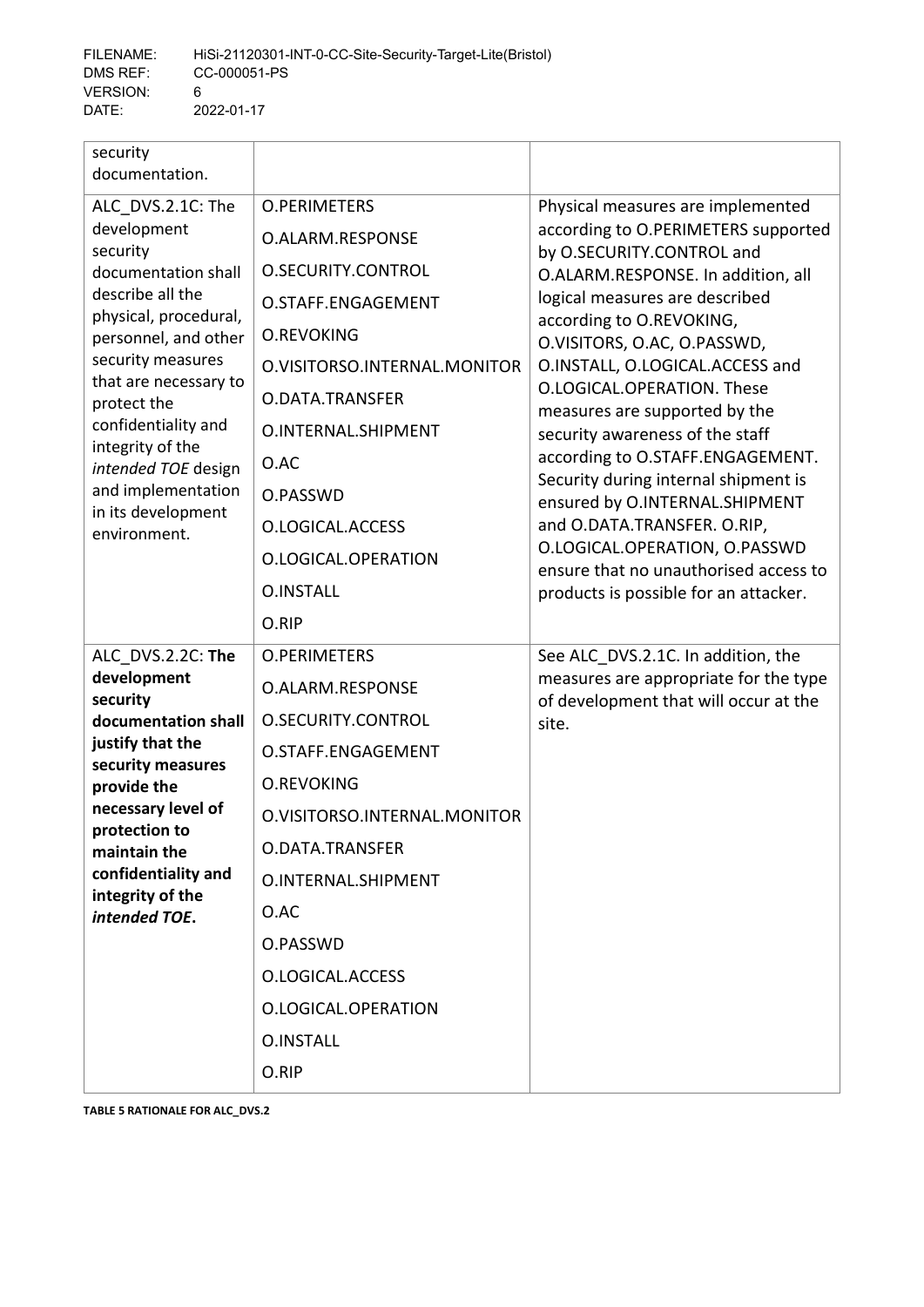# <span id="page-27-0"></span>**7.2.4 Rationale for ALC\_LCD.1**

| <b>SAR</b>                                                                                                                                        | <b>Security Objective</b>                                                   | Rationale                                                                                                                                                                                                                                                                 |
|---------------------------------------------------------------------------------------------------------------------------------------------------|-----------------------------------------------------------------------------|---------------------------------------------------------------------------------------------------------------------------------------------------------------------------------------------------------------------------------------------------------------------------|
| ALC LCD.1.1C: The<br>life-cycle definition<br>documentation shall<br>describe the model<br>used to develop and<br>maintain the product.           | O.CM.LABEL<br>O.CM.CHANGE.CONTROL<br>O.CM.PROCESS<br>O.CM.RECEPTION CONTROL | During development no production of<br>the intended TOE takes place. Therefore,<br>only the maintenance of products is<br>relevant for this site. Maintenance is<br>done according to O.CM.LABEL,<br>O.CM.CHANGE.CONTROL,<br>O.CM.PROCESS, and<br>O.CM.RECEPTION CONTROL. |
| ALC LCD.1.2C: The<br>life-cycle model shall<br>provide for the<br>necessary control over<br>the development and<br>maintenance of the<br>product. | O.CM.LABEL<br>O.CM.CHANGE.CONTROL<br>O.CM.PROCESS<br>O.CM.RECEPTION CONTROL | see ALC LCD.1.1C                                                                                                                                                                                                                                                          |

**TABLE 6 RATIONALE FOR ALC\_LCD.1**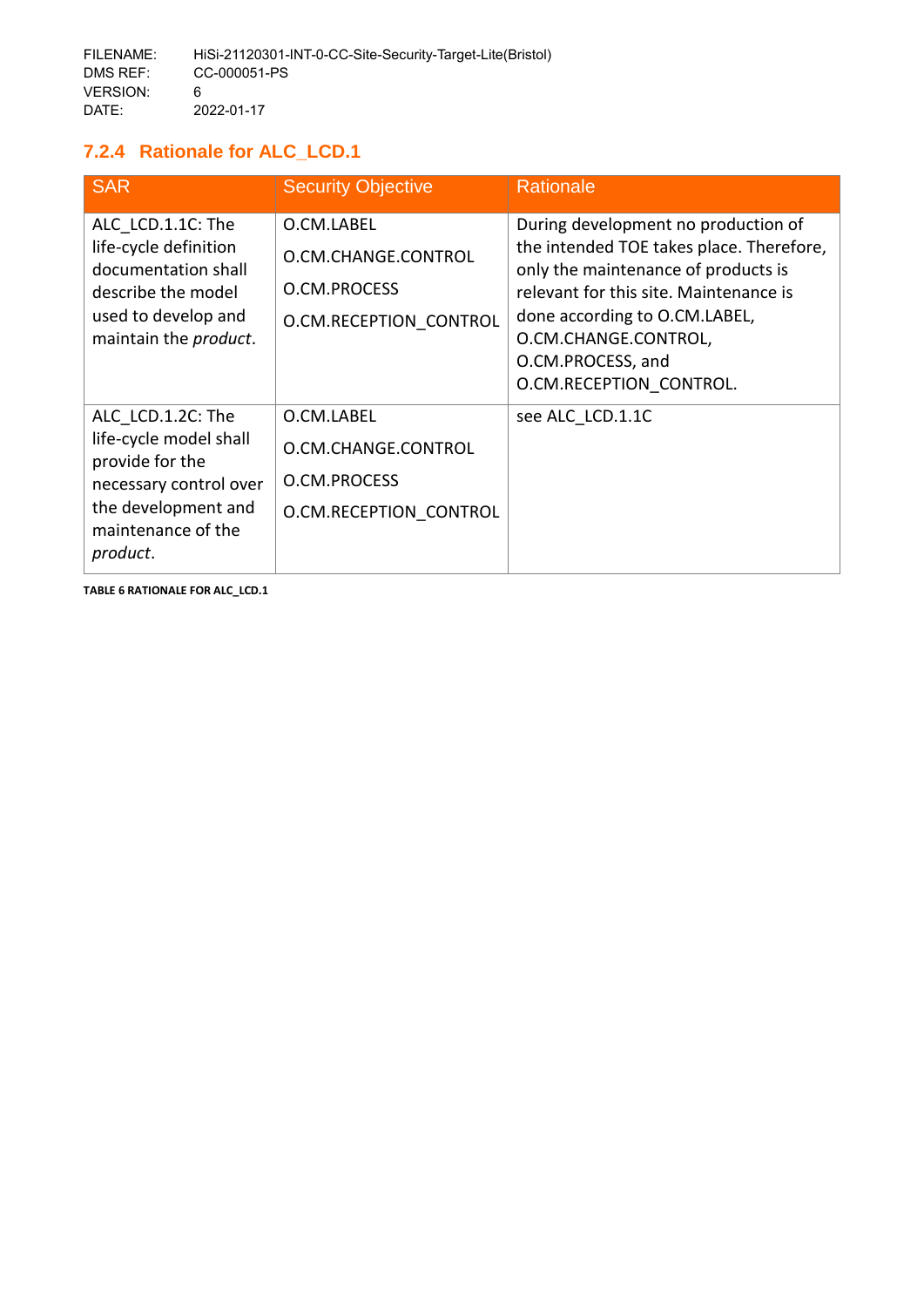# <span id="page-28-0"></span>**8 Site Summary Specification**

The Site Summary Specification section identifies all evidence needed for the Site to meet the SARs, and describes aspects of how to fulfil them and, regarding ALC\_DVS, how it fulfils the attack potential claim made in the SST.

The following sections identify the evidences provided by Huawei and describe how the Bristol site meets the assurance requirements and how the security measures resist the attack potential "High" selected.

The internals of the procedures are described in so far as it has been considered necessary to demonstrate the fulfilment of the requirements and the security objectives.

The site activities are performed using an IT infrastructure consisting of development workstations, servers and configuration management systems. All of these are provided, configured and maintained by Huawei.

The IT infrastructure consists of local and remote equipment with encrypted offsite backup. Huawei provides, configures and maintains the local workstations and router such that they are secure. The workstations are configured such that any assets are contained within encrypted containers, disks or volumes.

To enable that the site participates in the development of products Huawei provides services to setup the necessary development computers (tools, user accounts, etc.) and configuration management systems (user accounts, repositories etc.).

To enable the site to realize shipment such that assurance of integrity is assured throughout, transport of physical security objects will adhere to the materials transfer procedure.

Physical assets will be securely disposed of as per the prescribed policy.

To define the participation of the site in the development while maintaining quality, for each product, the site and other sites partaking in the product life-cycle agree on the activities to be performed by the site, the specifications of the input for the site and the acceptance of the results by the project team.

The site follows the development processes of Huawei. Applicable policies and processes are documented and available from Huawei to the site.

# <span id="page-28-1"></span>**8.1 Services of the Site**

The following services and/or processes provided by Bristol CC Design Centre are in the scope of the evaluation process:

Hardware and software architecture of secure integrated circuits up to EAL6.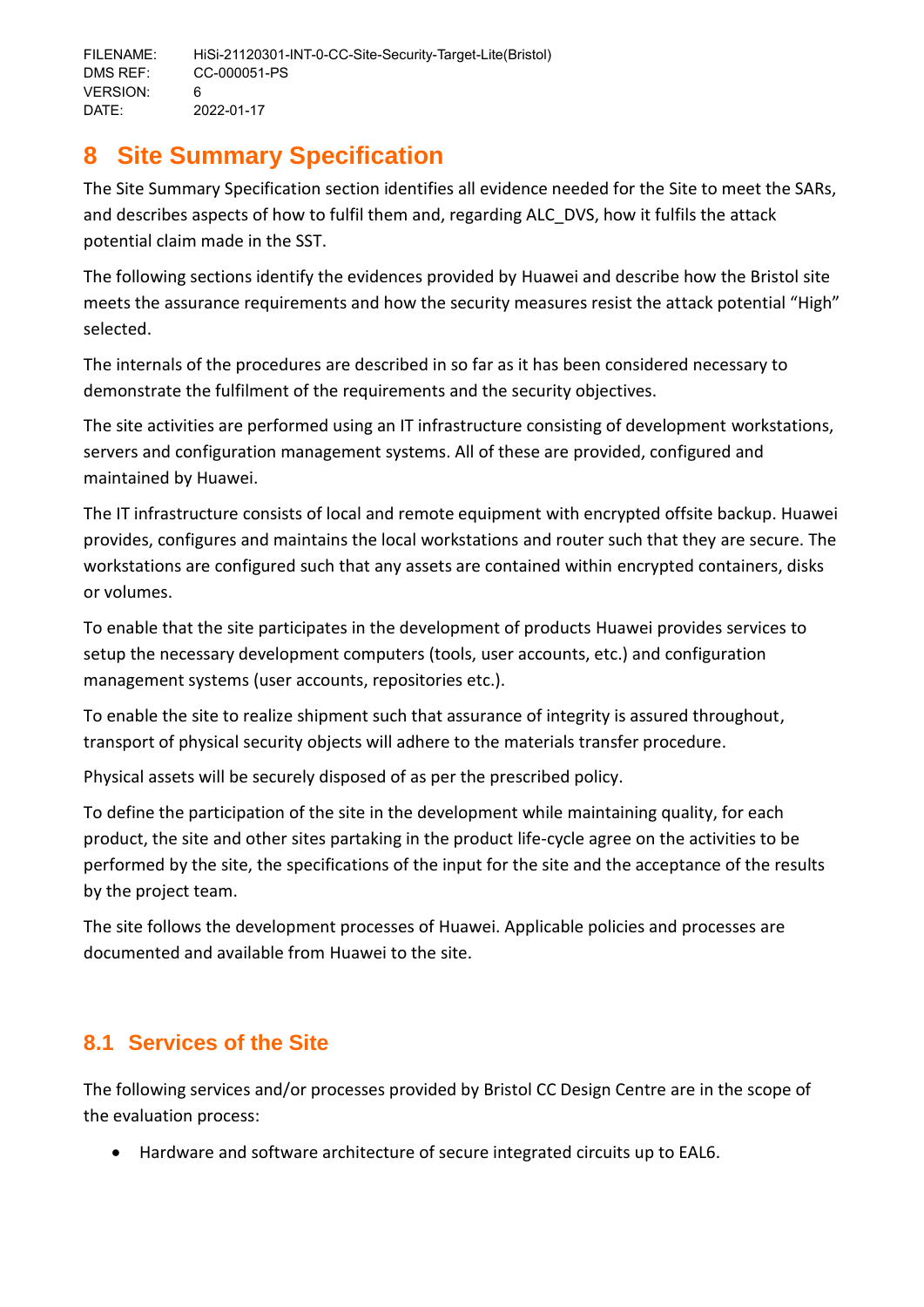- Development and testing of firmware for secure integrated circuits up to EAL6.
- The site uses a shipment method such that assurance of integrity is assured throughout transport of physical security objects.

# <span id="page-29-0"></span>**8.2 SAR Rationale**

The Security Assurance Requirements rationale does not explicitly address the developer action elements defined in (3) because they are implicitly included in the content elements. This comprises the provision of the documentation to support the evaluation and the preparation for the site visit. In addition, this includes that the procedures are applied as written and explained in the documentation.

# <span id="page-29-1"></span>**8.2.1 ALC\_CMC**

The security assurance requirements of the assurance component ALC\_CMC.5 are suitable to support the development of a TOE product due to the formalized acceptance process. This comprises the identification of all configuration items and the automated control and tracking within the development environment. The requirement for authorized changes and separate roles for operation and release support the integrity and confidentiality required for the products. Therefore, this assurance level meets the requirements for the configuration management.

| ALC CMC.5.1C | The TOE shall be labelled with its unique reference.                                                                                                       |
|--------------|------------------------------------------------------------------------------------------------------------------------------------------------------------|
| ALC CMC.5.2C | The CM documentation shall describe the method used to uniquely identify the<br>configuration items.                                                       |
| ALC CMC.5.3C | The CM documentation shall justify that the acceptance procedures provide for<br>an adequate and appropriate review of changes to all configuration items. |
| ALC CMC.5.4C | The CM system shall uniquely identify all configuration items.                                                                                             |
| ALC CMC.5.5C | The CM system shall provide automated measures such that only authorised<br>changes are made to the configuration items.                                   |
| ALC CMC.5.6C | The CM system shall support the production of the TOE by automated means.                                                                                  |
| ALC CMC.5.7C | The CM system shall ensure that the person responsible for accepting a<br>configuration item into CM is not the person who developed it.                   |
| ALC CMC.5.8C | The CM system shall identify the configuration items that comprise the TSF.                                                                                |
| ALC CMC.5.9C | The CM system shall support the audit of all changes to the TOE by automated<br>means, including the originator, date, and time in the audit trail.        |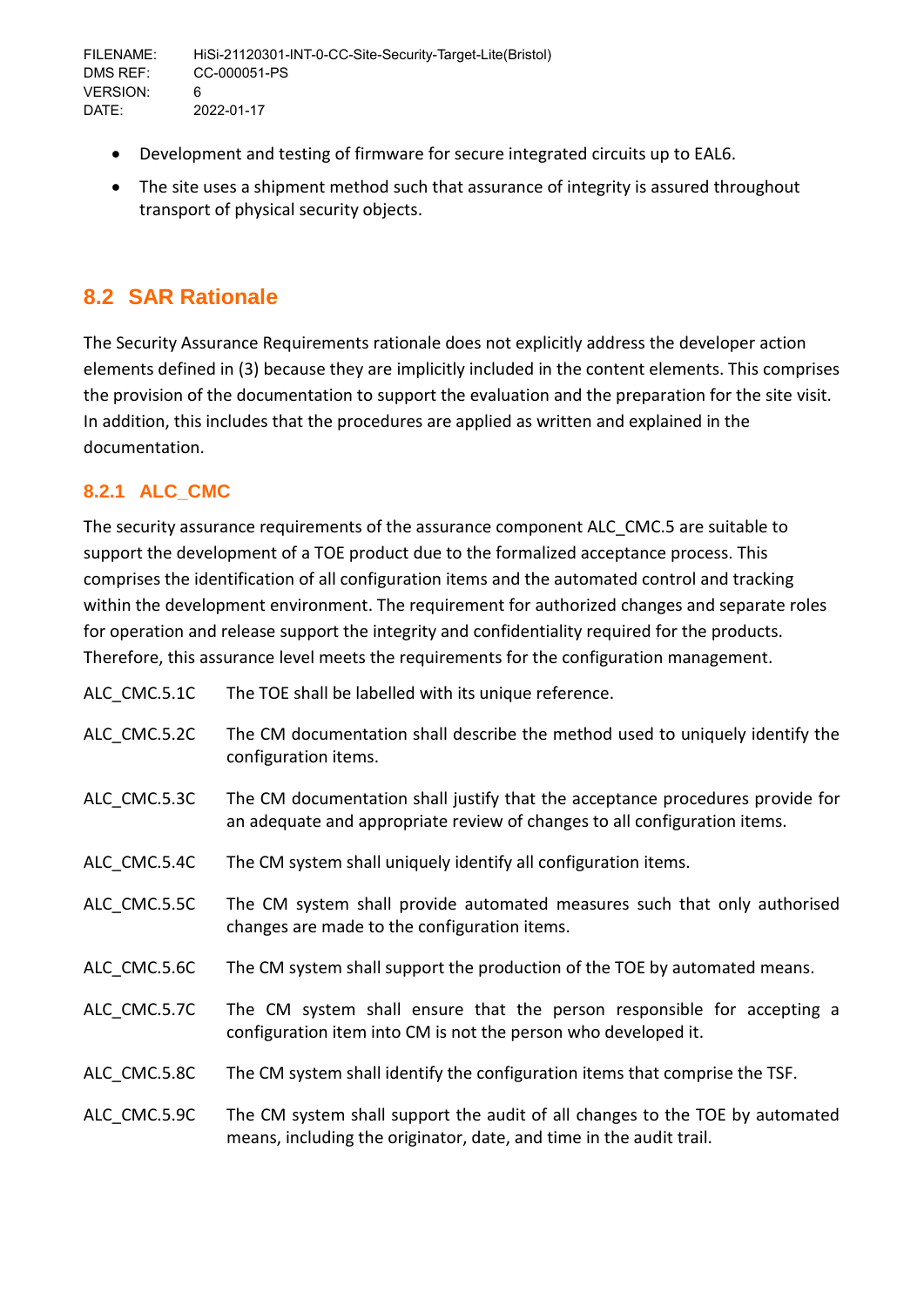| FILENAME:       | HiSi-21120301-INT-0-CC-Site-Security-Target-Lite(Bristol) |
|-----------------|-----------------------------------------------------------|
| DMS REF:        | CC-000051-PS                                              |
| <b>VERSION:</b> |                                                           |
| DATE:           | 2022-01-17                                                |

- ALC CMC.5.10C The CM system shall provide an automated means to identify all other configuration items that are affected by the change of a given configuration item.
- ALC\_CMC.5.11C The CM system shall be able to identify the version of the implementation representation from which the TOE is generated.
- ALC CMC.5.12C The CM documentation shall include a CM plan.
- ALC CMC.5.13C The CM plan shall describe how the CM system is used for the development of the TOE.
- ALC\_CMC.5.14C The CM plan shall describe the procedures used to accept modified or newly created configuration items as part of the TOE.
- ALC CMC.5.15C The evidence shall demonstrate that all configuration items are being maintained under the CM system.

ALC CMC.5.16C The evidence shall demonstrate that the CM system is being operated in accordance with the CM plan.

# <span id="page-30-0"></span>**8.2.2 ALC\_CMS**

The security assurance requirements of the assurance component ALC\_CMS.5 support the control of the TOE development and test environment. This includes product related documentation and data as well as the documentation for the configuration management and the site security measures. Since the site certification process focuses on the processes based on the absence of a concrete TOE these security assurance requirements are considered to be suitable.

- ALC CMS.5.1C The configuration list shall include the following: the TOE itself; the evaluation evidence required by the SARs; the parts that comprise the TOE; the implementation representation; security flaw reports and resolution status; and development tools and related information.
- ALC CMS.5.2C The configuration list shall uniquely identify the configuration items.
- ALC CMS.5.3C For each TSF relevant configuration item, the configuration list shall indicate the developer of the item.

# <span id="page-30-1"></span>**8.2.3 ALC\_DVS**

The security assurance requirements of the assurance component ALC\_DVS.2 is required since a high attack potential is assumed for potential attackers. The configuration items and information handled at the site during development and testing of the intended TOE can be used by potential attackers. Therefore, the handling and storage of these items must be sufficiently protected.

ALC\_DVS.2.1C The development security documentation shall describe all the physical, procedural, personnel, and other security measures that are necessary to protect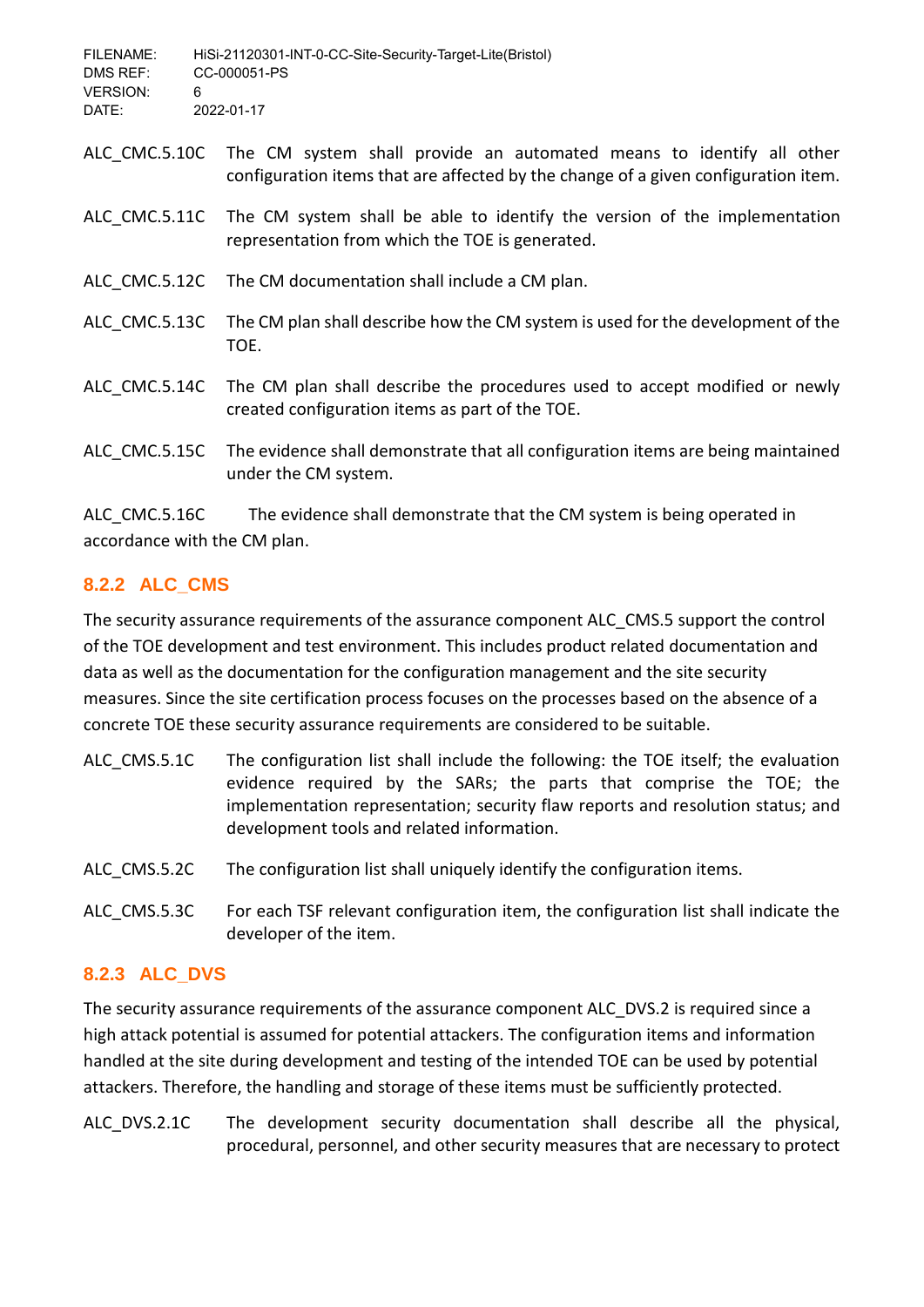> the confidentiality and integrity of the TOE design and implementation in its development environment.

ALC\_DVS.2.2C The development security documentation shall justify that the security measures provide the necessary level of protection to maintain the confidentiality and integrity of the TOE.

# <span id="page-31-0"></span>**8.2.4 ALC\_LCD**

The chosen assurance level ALC\_LCD.1 of the assurance family 'life-cycle definition' is suitable to support the controlled development and production process. This includes the documentation of these processes and the procedures for the configuration management. The assurance requirements are considered to be suitable to support the application of the site evaluation results for the development of an intended TOE.

- ALC LCD.1.1C The life-cycle definition documentation shall describe the model used to develop and maintain the TOE.
- ALC LCD.1.2C The life-cycle model shall provide for the necessary control over the development and maintenance of the TOE.

# <span id="page-31-1"></span>**8.3 Assurance Measure Rationale**

# O.AC

Logical access to development machines shall be limited to approved development team members and system administrators by sufficient security measures described in developer's documentation. ALC\_DVS.2.1C, ALC\_DVS.2.2C and ALC\_CMS.5.7C provide this fulfilment.

Thereby this objective is suitable to meet the Security Assurance Requirement.

# O.ALARM.RESPONSE

ALC\_DVS.2.1C and ALC\_DVS.2.2C require that the developer shall assure that the time to response for the alarm system will be enough to keep confidentiality and integrity of the TOE or related components. The alarm system is in place to foresee any problems.

Thereby this objective contributes to meet the Security Assurance Requirement.

### O.CM.PROCESS

ALC CMC.5.2D and ALC CMC.5.3D require a CM system and CM documentation.

ALC CMC.5.2C requires a CM documentation that describes the method used to uniquely identify the configuration items.

ALC CMC.5.3C requires that the CM documentation shall justify that the acceptance procedures provide for an adequate and appropriate review of changes to all configuration items.

ALC\_CMC.5.4C requires a unique identification of all configuration items by the CM system.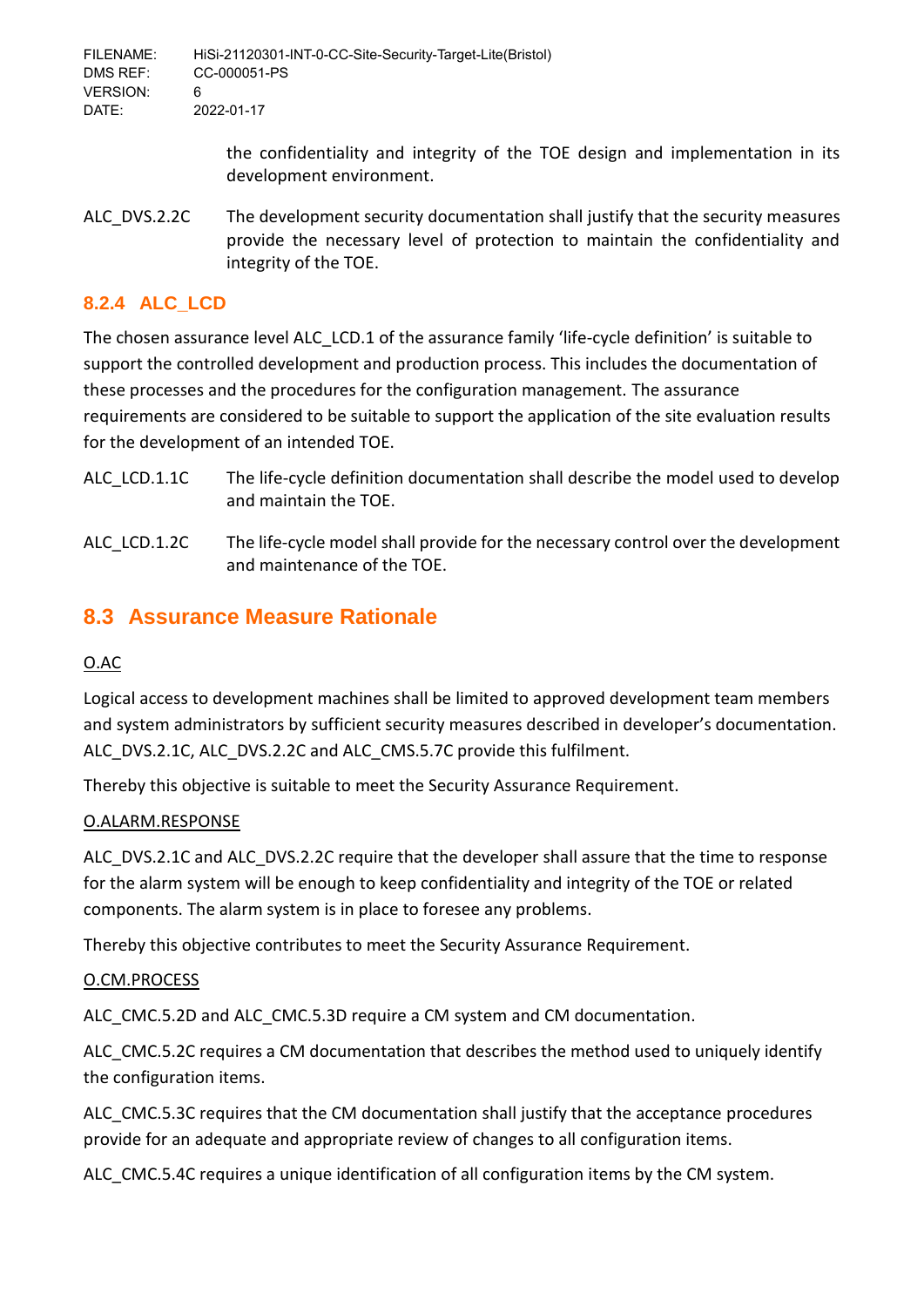ALC\_CMC.5.6C requires the CM system to support the production of the intended TOE by automated means.

ALC CMC.5.7C requires the CM system to ensure that the person responsible for accepting a configuration items into CM is not the person who developed it.

ALC CMC.5.8C requires the CM system to identify the configuration items that comprise the TSF.

ALC\_CMC.5.9C requires the CM system to support the audit of all changes to the intended TOE by automated means, including the originator, data and time in the audit trail.

ALC CMC.5.10C requires the CM system to provide and automated means to identify all other configuration items that are affected by the changes of a given configuration item.

ALC CMC.5.11C requires the CM system to be able to identify the version of the implementation representation from the intended TOE is generated.

ALC\_CMC.5.12C requires that the CM documentation shall include a CM plan.

ALC CMC.5.13C and ALC CMC.5.14C requires that the CM plan describe how CM system is used for the development of the product and how new configuration items are accepted into the system.

ALC CMC.5.15C requires the CM Plan to demonstrate that all configuration items are being maintained. Together with ALC CMC.5.16C the CM plan shall demonstrate how CM System is being operated in accordance with the CM plan documentation that includes a CM plan.

ALC\_CMS.5.1D requires the developer to provide a configuration list for the intended TOE.

ALC CMS.5.1C requires the configuration list to include the evaluation evidence for the fulfilment of the SARs and related information.

ALC CMS.5.2C requires the configuration list to uniquely identify the configuration items.

ALC CMS.5.3C requires that for each TSF relevant configuration item, the configuration list shall indicate the developer the item.

ALC LCD.1.1C requires that the life-cycle definition documentation describes the model used to develop and maintain the products.

ALC\_LCD.1.2C requires control over the development and maintenance of the intended TOE.

Thereby this objective is suitable to meet the Security Assurance Requirement.

# O.CM.CHANGE.CONTROL

ALC CMC.5.5C requires that the CM system provides automated measures so that only authorized changes are made to the configuration items. This configuration management tool provides sufficient security measures for the integrity of the TOE or related components.

ALC CMC.5.7C requires the CM system to ensure that the person responsible for accepting a configuration items into CM is not the person who developed it.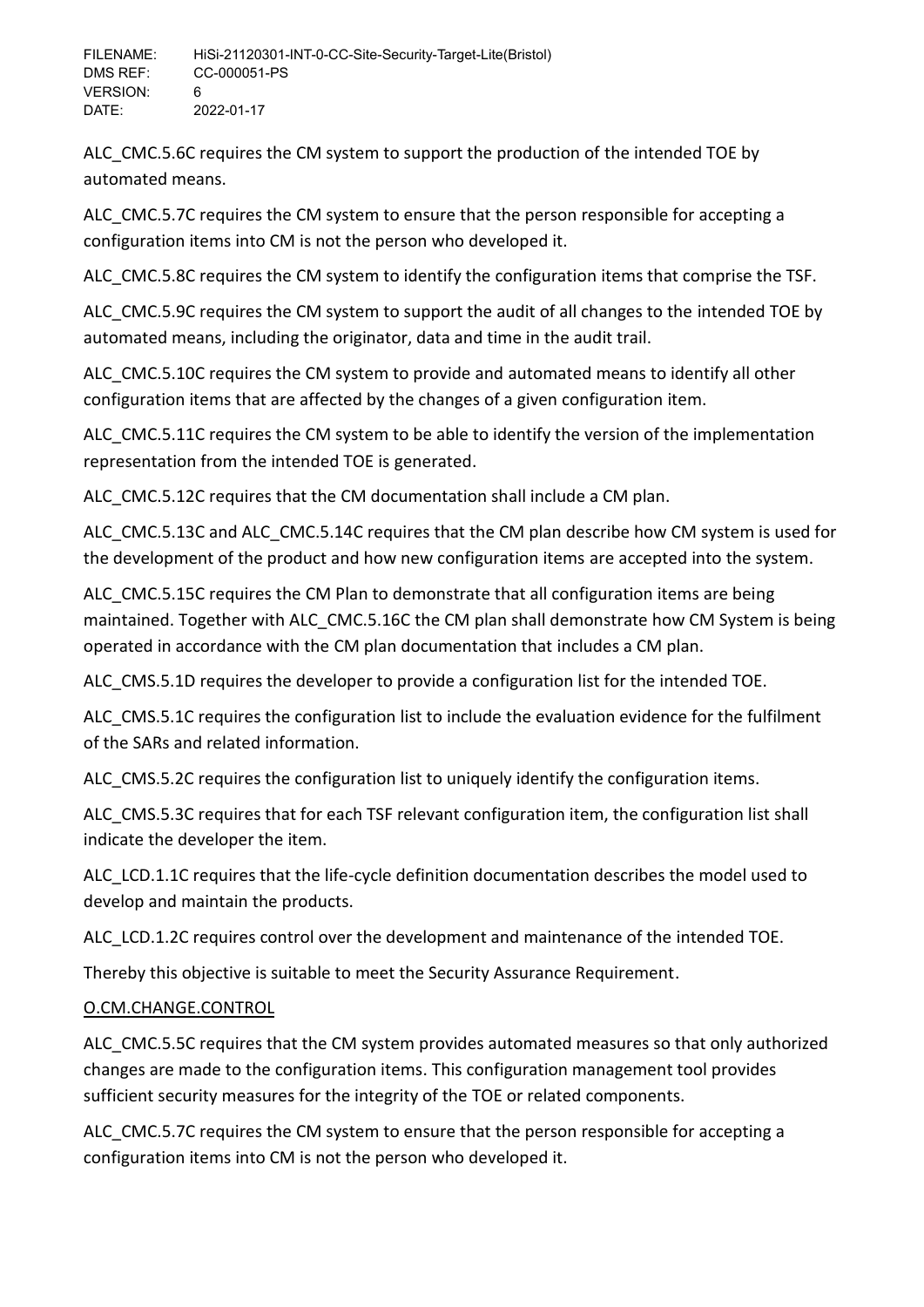ALC CMC.5.8C requires the CM system to identify the configuration items that comprise the TSF.

ALC CMC.5.9C requires the CM system to support the audit of all changes to the intended TOE by automated means, including the originator, data and time in the audit trail.

ALC CMC.5.10C requires the CM system to provide and automated means to identify all other configuration items that are affected by the changes of a given configuration item.

ALC CMC.5.11C requires the CM system to be able to identify the version of the implementation representation from the intended TOE is generated.

ALC\_CMC.5.12C requires that the CM documentation shall include a CM plan.

ALC CMC.5.13C and ALC CMC.5.14C require that the CM plan describe how CM system is used for the development of the product and how new configuration items are accepted into the system.

ALC\_LCD.1.1C requires that the life-cycle definition documentation describes the model used to develop and maintain the products.

ALC\_LCD.1.2C requires control over the development and maintenance of the intended TOE.

Thereby this objective is suitable to meet the Security Assurance Requirement

# O.CM.LABEL

ALC CMC.5.1D requires the developer to use a CM system.

ALC\_CMS.5.2C addresses the same requirement as ALC\_CMC.5.3C by identifying uniquely the configuration items and ALC\_CMS.5.3C the owner of them (developer).

ALC CMC.5.4.C requires a unique identification of all configuration items by the CM system.

ALC\_CMS.5.1.D requires the developer to provide a configuration list for the intended TOE.

ALC CMS.5.1.C requires the configuration list to include the evaluation evidence for the fulfilment of the SARs and related information.

ALC CMS.5.2.C requires the configuration list to uniquely identify the configuration items.

ALC\_LCD.1.1C requires that the life-cycle definition documentation describes the model used to develop and maintain the products.

ALC LCD.1.2C requires control over the development and maintenance of the intended TOE.

The objective meets the set of Security Assurance Requirements.

# O.CM.RECEPTION.CONTROL

ALC\_DVS.2.1C provides sufficient security measures control in order to keep confidentiality of the intended TOE, and ALC DVS.2.2C justifies these measures. Furthermore, the integrity of the TOE is required under ALC\_CMC.5.2C by uniquely identifying the items.

Thereby this objective is suitable to meet the Security Assurance Requirement.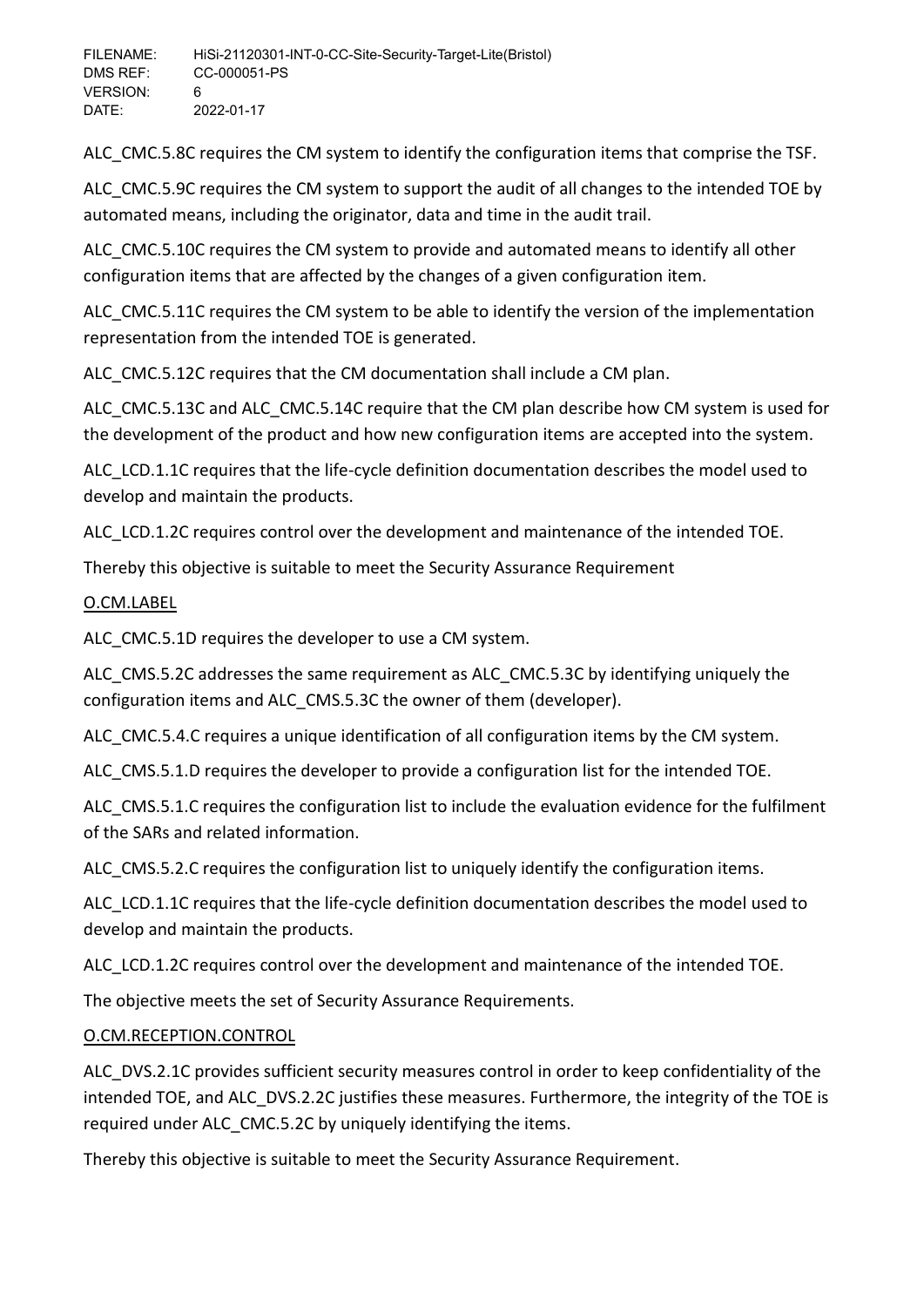### O.DATA.TRANSFER

ALC DVS.2.1C requires that all information considered sensitive will be manipulated and transferred under proper security controls, and ALC\_DVS.2.2C justifies these measures

Thereby this objective is suitable to meet the Security Assurance Requirement.

# O.INSTALL

Integrity of the devices used in order to manage, develop or test any critical or sensitive data is required under ALC\_DVS.2.1C, and ALC\_DVS.2.2C justifies these measures as appropriate for the asset(s) in question.

Thereby this objective is suitable to meet the Security Assurance Requirement.

### O.INTERNAL.MONITOR

Internal audits are performed periodically. This is required under ALC\_DVS.2.1C, and ALC\_DVS.2.2C justifies this measure.

Thereby this objective is suitable to meet the Security Assurance Requirement.

### O.INTERNAL.SHIPMENT

Transfer of physical/logical assets in the developer's premises is required to be controlled under strict conditions. This is required by ALC\_DVS.2.1C, and ALC\_DVS.2.2C justifies these measures as appropriate for the asset(s) in question.

Thereby this objective is suitable to meet the Security Assurance Requirement.

### O.LOGICAL.ACCESS

Segregation of networks and proper security control checks are required by ALC\_DVS.2.1C, and ALC DVS.2.2C justifies these measures.

Thereby this objective is suitable to meet the Security Assurance Requirement.

### O.LOGICAL.OPERATION

ALC\_DVS.2.1C requires sufficient logical security measures to keep integrity and confidentiality of the assets in the devices, and ALC\_DVS.2.2C justifies these measures.

Thereby this objective is suitable to meet the Security Assurance Requirement.

### O.PASSWD

The DSD describes in the detail the security related topics for logical security as required by ALC\_DVS.2.1C in relation to logical access to the assets. Those are protected by different stopping layers only accessible by proper password check controls. These measures are justified by ALC\_DVS.2.2C.

Thereby this objective is suitable to meet the Security Assurance Requirement.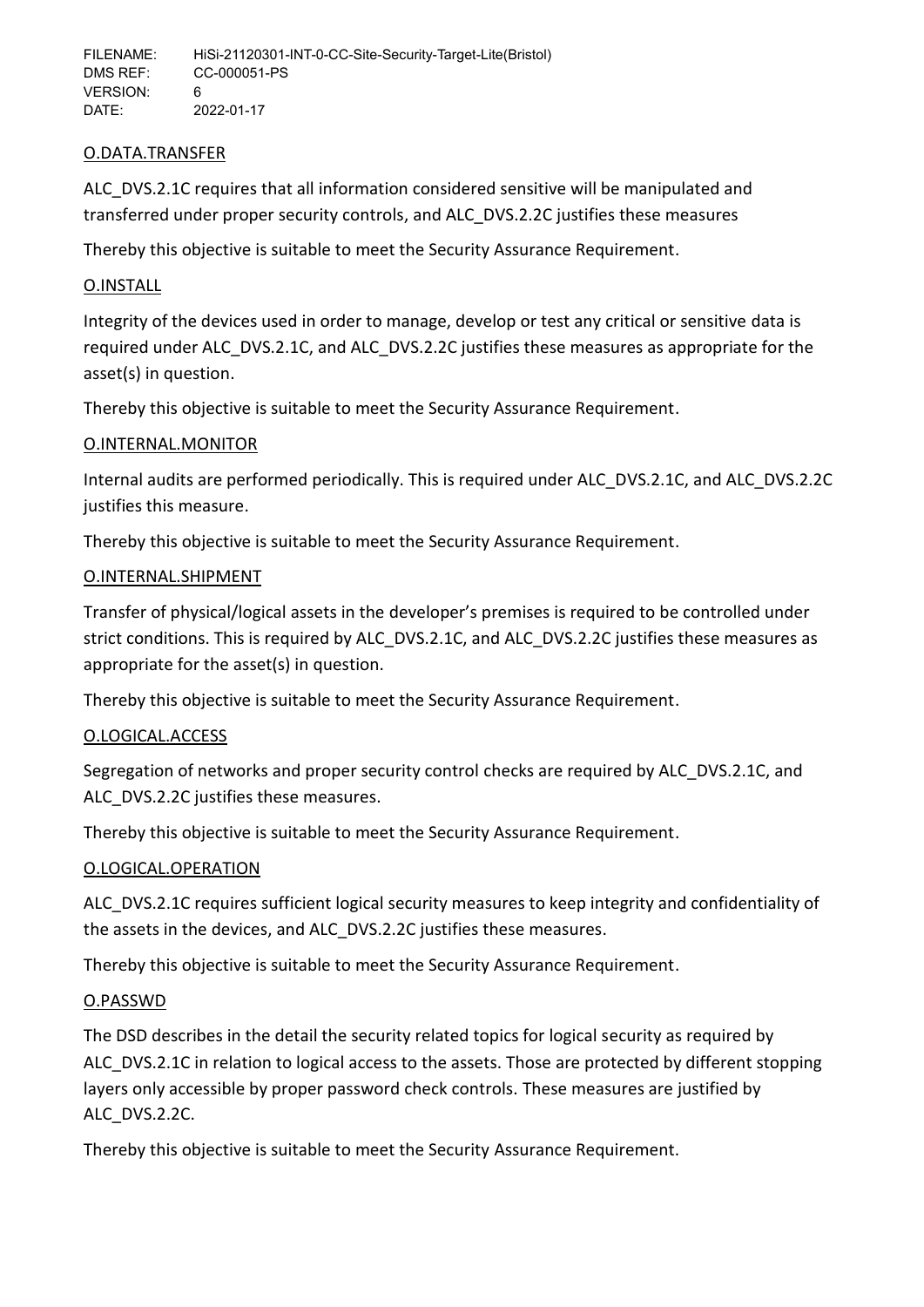### O.PERIMETERS

ALC DVS.2.1C requires that the developer shall describe all physical security measures that are necessary to protect the confidentiality and integrity of the intended TOE, and ALC\_DVS.2.2C justifies these measures.

Thereby this objective contributes to meet the Security Assurance Requirement.

### O.REVOKING

Access, management and revocation is being granted under strict control measures. These measures are required under ALC\_DVS.2.1C, and ALC\_DVS.2.2C justifies these measures.

Thereby this objective is suitable to meet the Security Assurance Requirement.

# O.RIP

This objective is covered by the asset management described in the internal policies. Also, any material that could be stolen will be tracked by the company with as described in ALC\_DVS.2.1C in order to assess the physical and logical security implemented in the site, and ALC\_DVS.2.2C justifies these measures.

Thereby this objective is suitable to meet the Security Assurance Requirement.

# O.SECURITY.CONTROL

The DSD describes in the detail the security related topics for the physical security as required by ALC\_DVS2.1C. The physical security measures are considered to be sufficient to cover with the requirements of the family. Furthermore, the security policy detailed by corporate is aligned with the internal documentation for the services provided by the site. ALC\_DVS.2.2C justifies these measures. Therefore this objective is suitable to meet the Security Assurance Requirement.

### O.STAFF.ENGAGEMENT

ALC DVS.2.1C requires the description of personnel security measures that are necessary to protect the confidentiality and integrity of the intended TOE design and implementation in its development environment. ALC\_DVS.2.2C justifies these measures. Therefore the objective fulfils this combination of Security Assurance Requirements.

### O.VISITORS

ALC DVS.2.1C requires that all visitors are being monitored all the time in order to mitigate any threat related with the development activities performed in the Bristol CC Design Centre. This is covered by the internal policies such that every visitor must be chaperoned when they enter a restricted zone. ALC\_DVS.2.2C justifies these measures. Therefore this objective is suitable to meet the Security Assurance Requirement.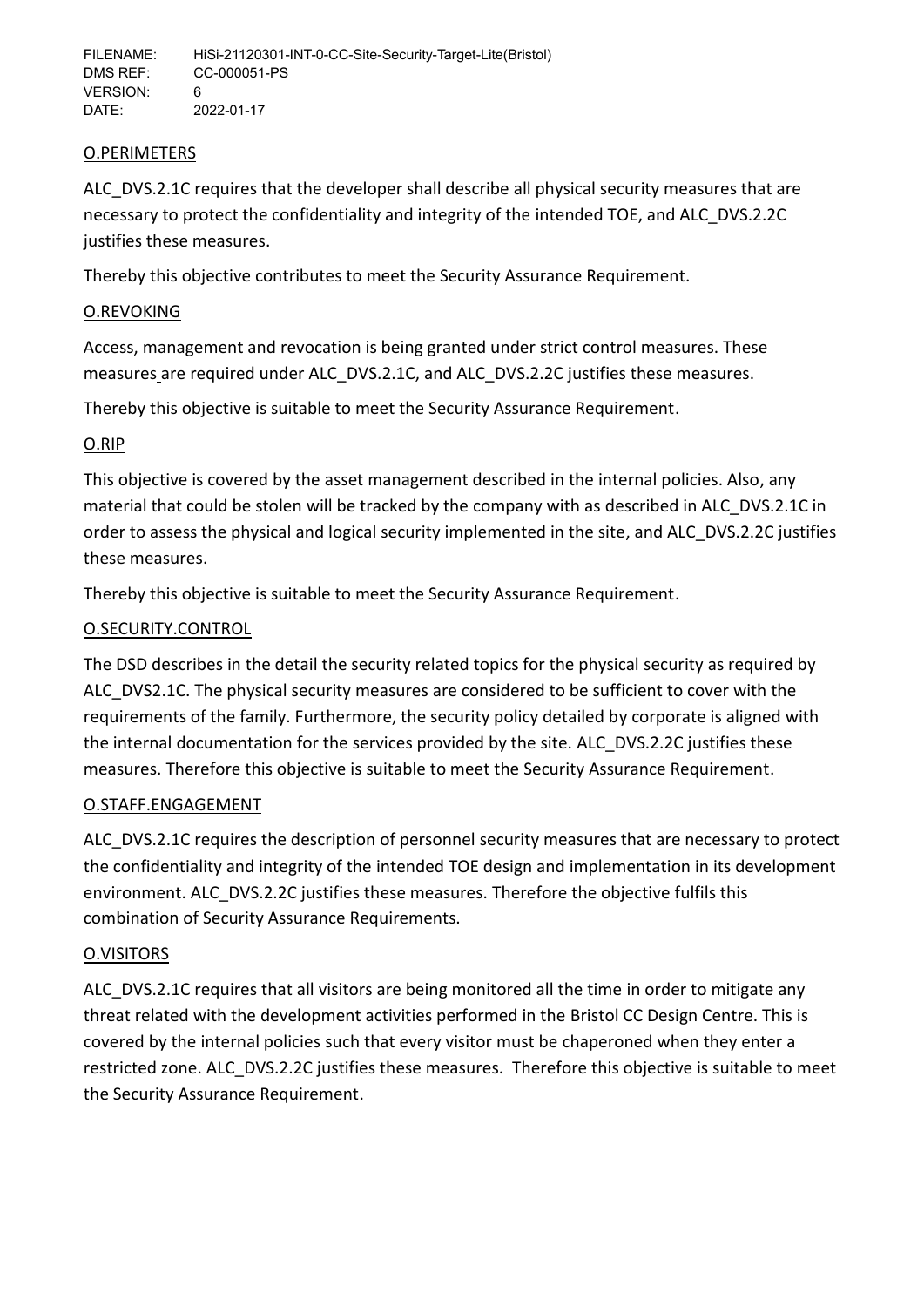# <span id="page-36-0"></span>**8.4 Mapping of the Evaluation Documentation**

The scope of the evaluation according to the assurance class ALC comprises the processing and handling of security products and associated data as well as the complete documentation of the site provided for the evaluation.

The mapping between the internal site documentation and the Security Assurance Requirements is only available within the full version of the Site Security Target.

**TABLE 8 MAPPING FOR ALC\_CMC.5 TABLE 9 MAPPING FOR ALC\_CMS.5 TABLE 10 MAPPING FOR ALC\_DVS.2 TABLE 11 MAPPING FOR ALC\_LCD.1**